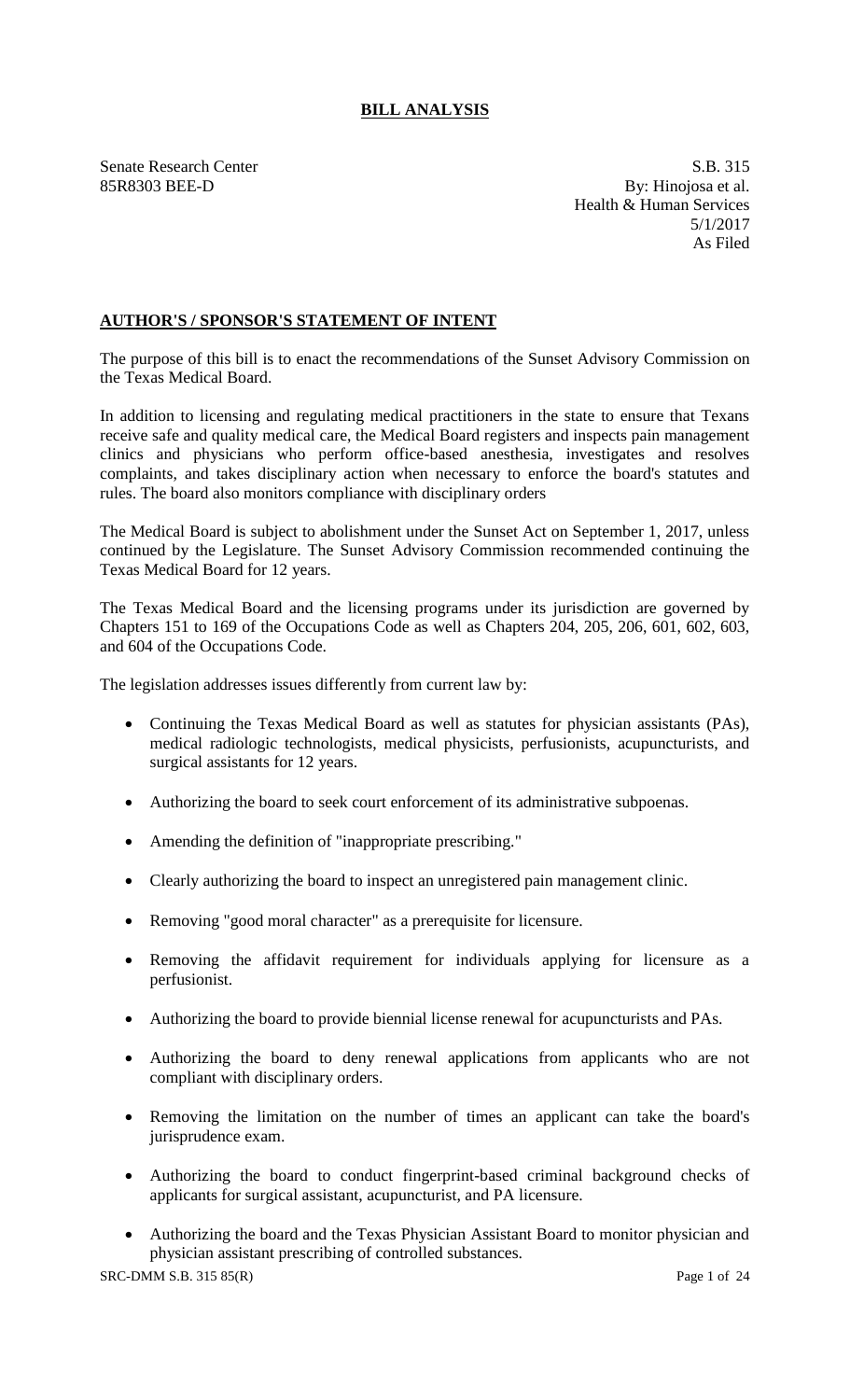- Authorizing the board to establish a risk-based approach to office-based anesthesia inspections, focusing on the length of time since equipment and procedures were last inspected.
- Removing the requirement that the board's formal complaints filed with the State Office of Administrative Hearings be sworn to.
- Eliminating dual-registry requirements for noncertified technicians.
- Adopting the Interstate Medical Licensure Compact into the Texas Medical Practice Act.
- Requiring the board and Texas Physician Health Program to develop and adopt into rules a memorandum of understanding covering services and operations, including performance measures and auditing requirements.
- Authorizing the Texas Physician Health Program to accept gifts, grants, and donations.
- Applying the standard Sunset across-the-board recommendations regarding board member training and alternative rulemaking and dispute resolution to the medical, physician assistant, acupuncture, respiratory care, and medical radiologic technology boards.
- Requiring physicians and PAs, effective September 1, 2018, to search the Prescription Monitoring Program and review a patient's prescription history before prescribing opioids, benzodiazepines, barbiturates, or carisoprodol.
- Authorizing the Texas Physician Assistant Board, after hearing all evidence and arguments in an open meeting, to conduct deliberations relating to license applications and disciplinary actions in executive sessions. Under this provision, the board would still be required to vote and announce its decisions in open session.
- Requiring at least one of the Texas Physician Assistant Board members participating in an informal settlement conference as a panelist to be a board member who is a licensed physician assistant.
- Authorizing the board to offer a remedial plan for a physician at most once every five years.
- Removing providers of medical radiologic services located in counties with a population greater than 50,000 from eligibility for the exemption to the requirement that providers employ medical radiologic technologists, limited medical radiologic technologists, or non-certified technicians to perform radiologic procedures if unable to attract and retain such individuals for employment.
- Establishing in statute a radiologist assistant certificate.
- Amending the requirements for an informal settlement conference at the board.

As proposed, S.B. 315 amends current law relating to the continuation and functions of the Texas Medical Board and authorizes a fee.

# **RULEMAKING AUTHORITY**

Rulemaking authority is expressly granted to Texas Medical Board (TMB) in SECTION 15 (Section 168.052, Occupations Code), SECTION 14 (Section 167.012, Occupations Code), and SECTION 17 (Section 170.002, Occupations Code)

SRC-DMM S.B. 315 85(R) Page 2 of 24 Rulemaking authority is expressly granted to the Texas Board of Radiological Technology in SECTION 41 (Section 601.1021, Occupations Code) of this bill.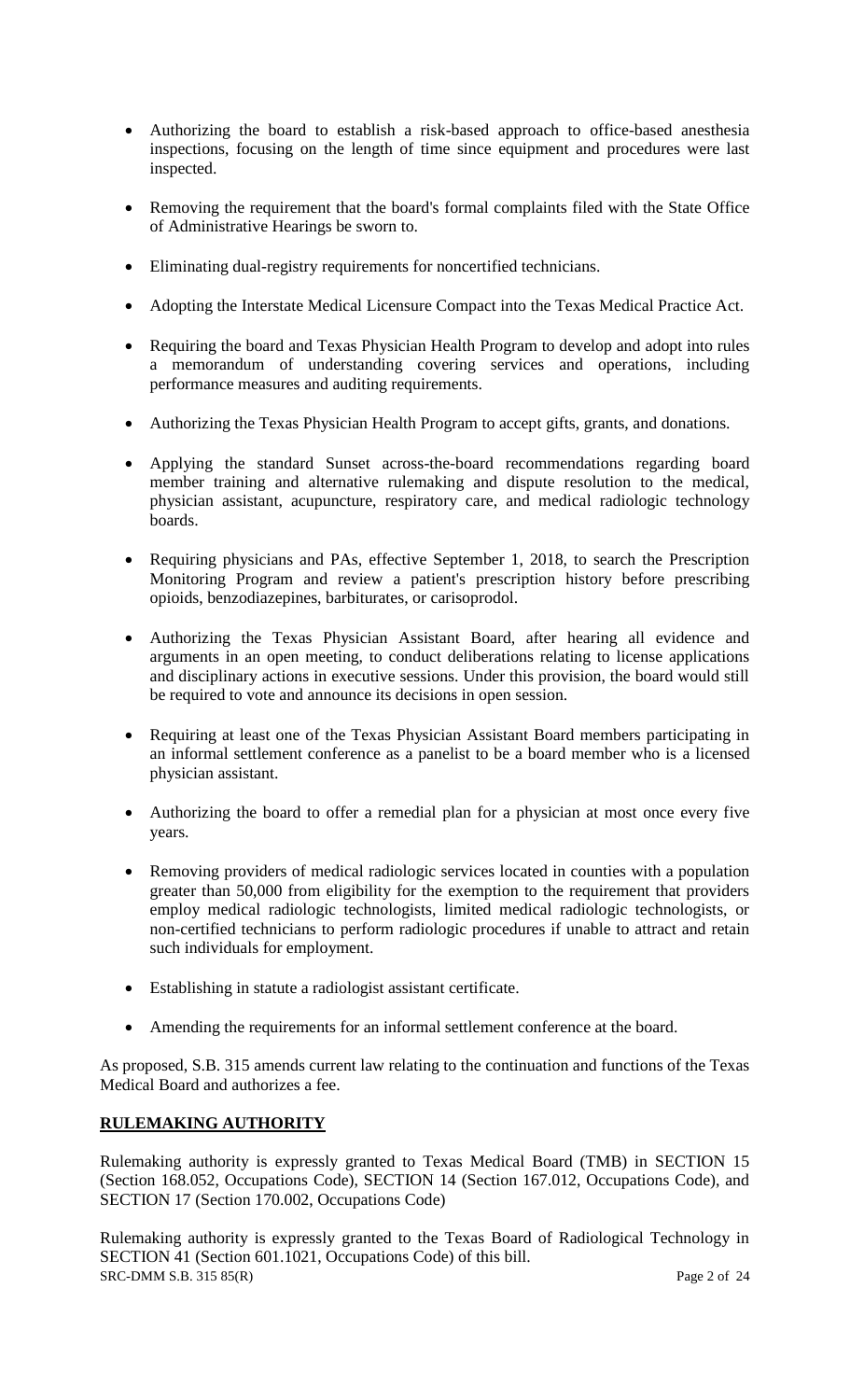Rulemaking authority is expressly granted to the Interstate Commission in SECTION 17 (Section 170.001, Occupations Code) of this bill.

Rulemaking authority is expressly granted to the governing board of the Texas Physician Health Program in SECTION 14 (Section 167.012, Occupations Code) of this bill.

Rulemaking authority previously granted to TMB is modified in SECTION 5 (Section 153.058, Occupations Code) and SECTION 31 (Section 205.251, Occupations Code) of this bill.

### **SECTION BY SECTION ANALYSIS**

SECTION 1. Amends Section 151.004, Occupations Code, as follows:

Sec.151.004. APPLICATION OF SUNSET ACT. Provides that the Texas Medical Board (TMB) is subject to Chapter 325 (Sunset Law), Government Code (Texas Sunset Act). Provides that unless continued in existence as provided by that chapter, TMB is abolished and this subtitle and Chapter 204 (Physician Assistants), 205 (Acupuncture), 206 (Surgical Assistants), 601 (Medical Radiologic Technologists), 602 (Medical Physicists), 603 (Perfusionists), and 604 (Respiratory Care Practitioners) expire September 1, 2029, rather than September 1, 2017.

SECTION 2. Amends Section 152.010, Occupations Code, by amending Subsection (b) and adding Subsection (d), as follows:

(b) Requires that the training program provide the person with information regarding:

(1) the law governing TMB operations, rather than this subtitle;

(2) the programs, functions, rules, and budget of TMB, rather than the programs operated by TMB;

(3) the scope of and limitations on the rulemaking authority, rather than role and functions, of TMB;

(4) deletes text of existing Subdivisions (4) and redesignates existing Subdivision (6) as Subdivision (4);

(5) deletes existing Subdivision (5) and redesignates existing Subdivision (7) as Subdivision (5). The requirements of:

(A) laws relating to open meetings, public information, administrative procedure, and disclosing conflicts of interest; and

(B) other laws applicable to members of TMB in performing their duties; and

(6) redesignates existing Subdivision (8) as Subdivision (6).

(d) Requires the executive director of TMB (executive director) to create a training manual that includes the information required by Subsection (b). Requires the executive director to distribute a copy of the training manual annually to each TMB member. Requires each TMB member, on receipt of the training manual, to sign and submit to the executive director a statement acknowledging receipt of the training manual.

SECTION 3. Amends the heading of Section 152.007, Occupations Code, to read as follows:

Sec. 153.007. AUTHORITY TO ISSUE SUBPOENA OR ADMINISTER OATH; SUBPOENA ENFORCEMENT.

SRC-DMM S.B. 315 85(R) Page 3 of 24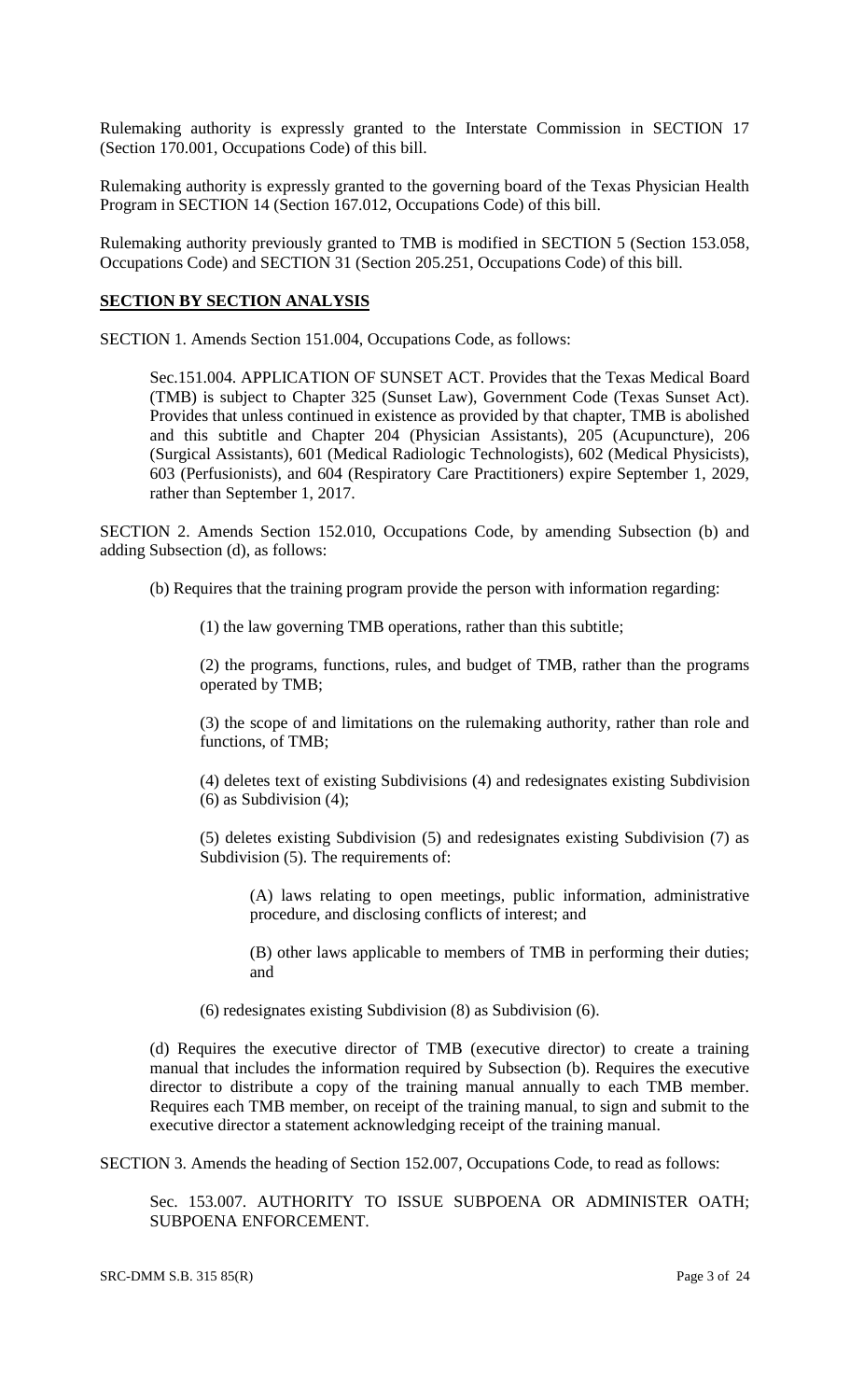SECTION 4. Amends Section 153.007, Occupations Code, by adding Subsection (e), as follows:

(e) Authorizes TMB, if a person fails to comply with a subpoena issued under this section, acting through the Texas attorney general (attorney general), to file suit to enforce the subpoena in a district court in Travis County or in a county in which a hearing conducted by TMB may be held.

SECTION 5. Amends Section 153.058(a), Occupations Code, as follows:

(a) Requires TMB to develop and implement a policy to encourage the use of:

(1) negotiated rulemaking procedures under Chapter 2008 (Negotiated Rulemaking), Government Code, for the adoption of any rules by TMB, rather than the adoption of TMB rules; and

(2) makes no changes to this subdivision.

SECTION 6. Amends Section 155.056, Occupations Code, by amending Subsection (a) and adding Subsection (a-1), as follows:

(a) Requires an applicant, except as provided by Subsection (a-1), to pass each part of an examination within three attempts. Makes a nonsubstantive change.

(a-1) Provides that the limit on the number of examination attempts under Subsection (a) does not apply to the Texas medical jurisprudence examination.

SECTION 7. Amends Subchapter A, Chapter 156, Occupations Code, by adding Section 156.010, as follows:

Sec. 156.010. REFUSAL FOR VIOLATION OF BOARD ORDER. Authorizes TMB to refuse to renew a registration permit issued under this chapter if the license holder is in violation of a TMB order.

SECTION 8. Amends Section 162.106, Occupations Code, as follows:

Sec. 162.106. INSPECTIONS. (a) Authorizes TMB to conduct inspections of a physician's equipment and office procedures that relate to the provision of anesthesia in an outpatient setting as necessary to enforce this subchapter. Deletes existing text authorizing TMB to conduct inspections to enforce this subchapter, including inspections of the office site and of documents of a physician's practice that relate to the provision of anesthesia in an outpatient setting.

(b) Authorizes TMB to establish a risk-based inspection process in which TMB conducts inspections based on the length of time since the equipment and outpatient setting were last inspected and the physician submitted to inspection.

(c) Creates this subsection from existing text and makes no further changes.

(d) Redesignates existing Subsection (b) as Subsection (d).

(e) Requires TMB to maintain a record of the outpatient settings in which physicians provide anesthesia.

(f) Requires a physician who provides anesthesia in an outpatient setting to inform TMB of any other physician with whom the physician shares equipment used to administer anesthesia.

(g) Redesignates existing Subsection (c) as Subsection (g).

SECTION 9. Amends Chapter 162, Occupations Code, by adding Subchapter G, as follows:

SRC-DMM S.B. 315 85(R) Page 4 of 24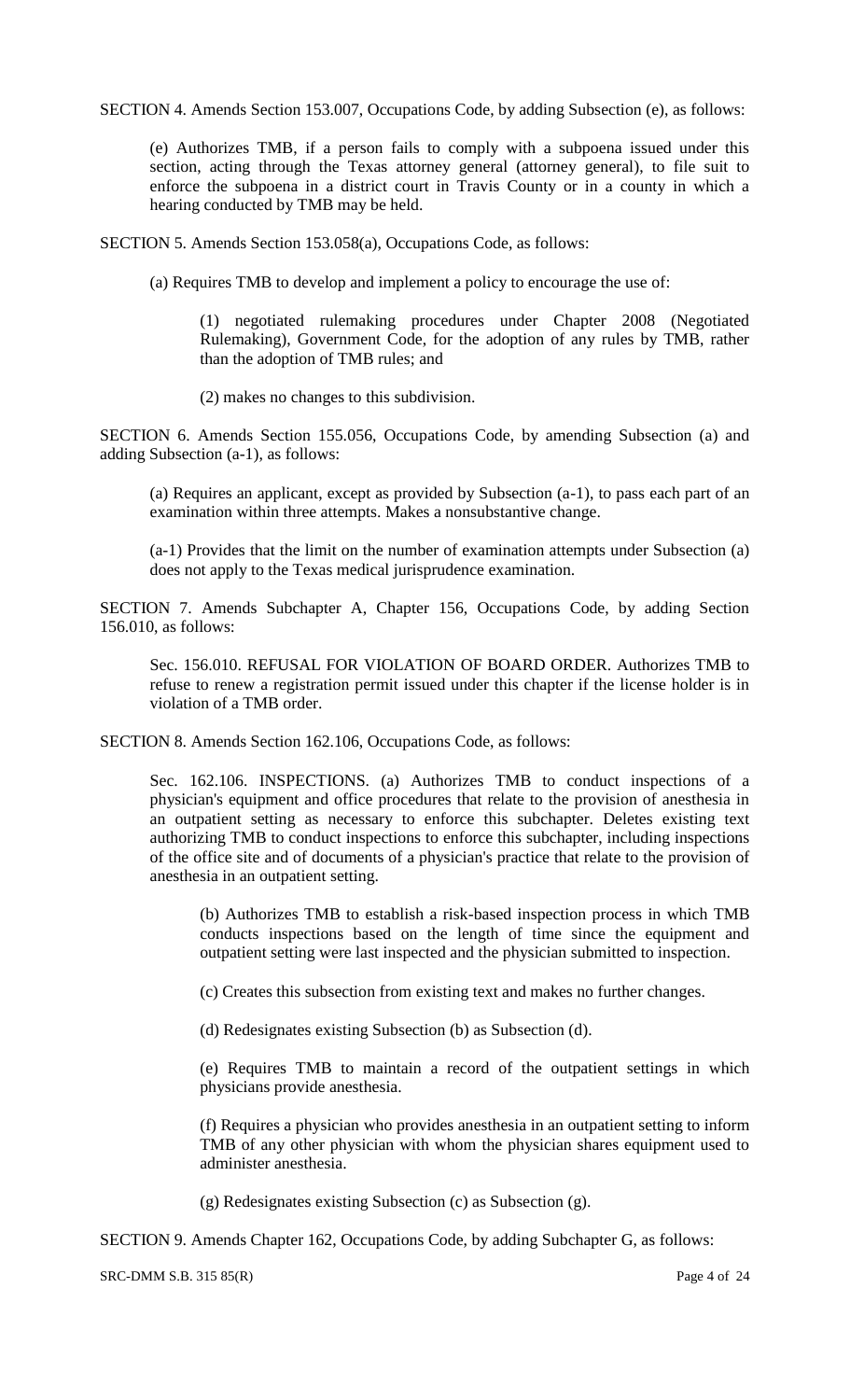# SUBCHAPTER G. GENERAL PRACTICE PROVISIONS

Sec. 162.301. DUTIES RELATED TO CERTAIN PRESCRIPTIONS. (a) Prohibits a physician from prescribing a drug listed in Subsection (b) to a patient unless the physician has reviewed the patient's prescription history by accessing the prescription information submitted to the Texas State Board of Pharmacy (TSBP) as authorized by Section 481.076(a)(5) (relating to prohibiting TSBP from permitting any person to have access to information submitted except for certain health professionals), Health and Safety Code.

(b) Provides that Subsection (a) applies only to the prescribing of opioids, benzodiazepines, barbiturates, or carisoprodol.

(c) Provides that a physician is not subject to the requirements of Subsection (a) if certain criteria are met.

(d) Provides that failure by a physician to comply with the requirements of this section is grounds for disciplinary action under Section 164.051 (Grounds for Denial or Disciplinary Action).

SECTION 10. Amends Section 164.0015(d), Occupations Code, as follows:

(d) Prohibits TMB from issuing a remedial plan to resolve a complaint against a license holder if the license holder has entered into a remedial plan with TMB in the preceding five years. Deletes existing text prohibiting TMB from issuing a remedial plan to resolve a complaint against a license holder if the license holder has previously entered into a remedial plan with TMB for the resolution of a different complaint relating to this subtitle.

SECTION 11. Amends Section 164.003, Occupations Code, by amending Subsections (b) and (f) and adding Subsection (f-1), as follows:

(b) Requires that rules adopted under this section require that:

(1) through (4) makes no changes to these subdivisions;

- (5) makes a nonsubstantive change;
- (6) makes a nonsubstantive change; and

(7) if the complaint includes an allegation that the license holder has violated the standard of care, the panel conducting the informal proceeding consider whether the physician was practicing complementary and alternative medicine.

(f) Requires that the notice required by Subsection  $(b)(2)$  be accompanied by a written statement of the nature of the allegations and the information TMB intends to use at the meeting. Authorizes the license holder, if TMB does not provide the statement or information at that time, to use that failure as grounds for rescheduling the informal meeting. Requires that the notice, if the complaint includes an allegation that the license holder has violated the standard of care, include a copy of each report prepared by an expert physician reviewer under Section 154.0561 (Procedures for Expert Physician Review). Requires the license holder to provide to TMB the license holder's rebuttal at least 15 business days before the date of the meeting in order for the information to be considered at the meeting.

(f-1) Requires TMB, before providing a report to a license holder under Subsection (f), to redact any identifying information of an expert physician reviewer other than the specialty of the expert physician reviewer.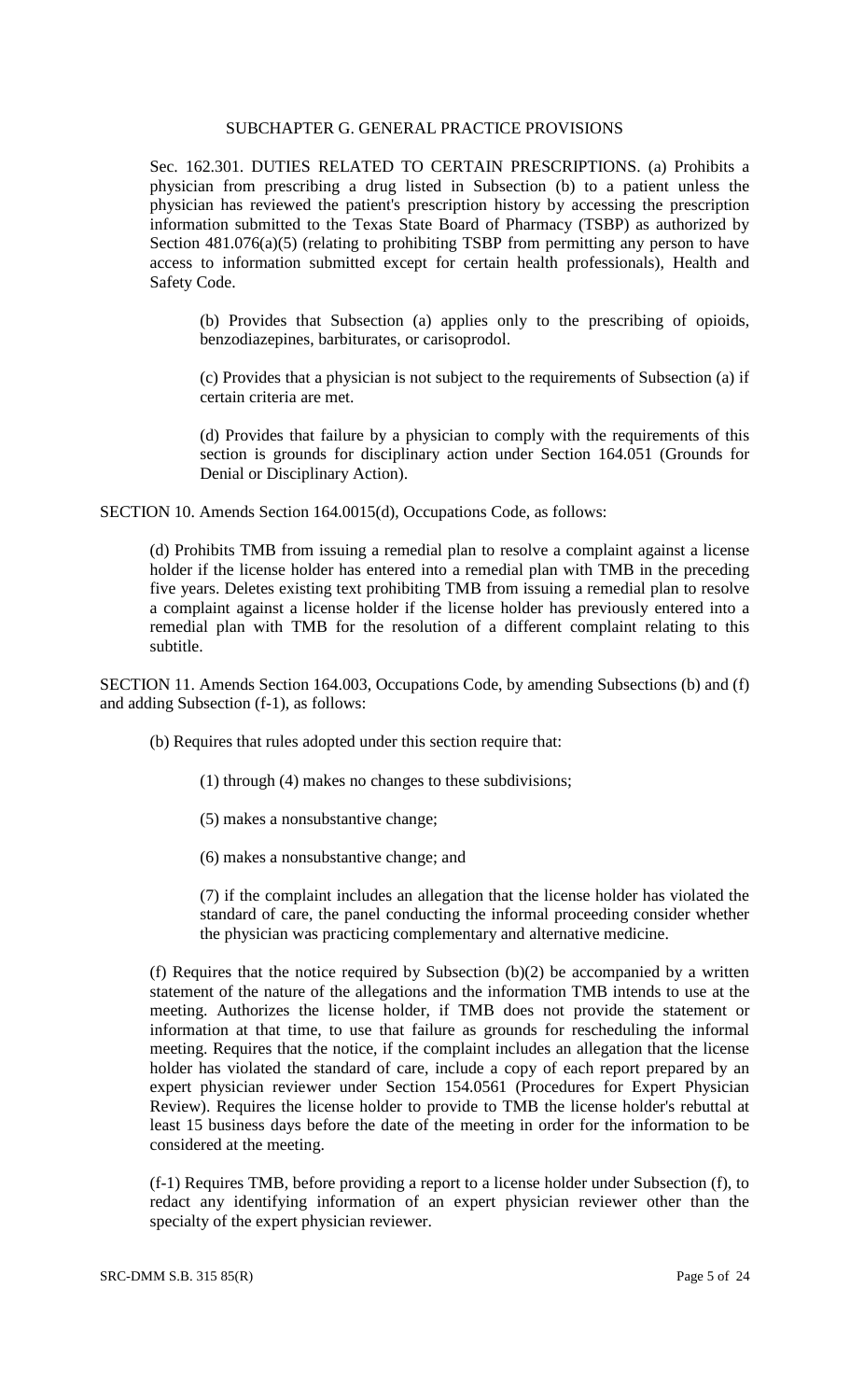SECTION 12. Amends Sections 164.005(a) and (c), Occupations Code, as follows:

(a) Redefines "formal complaint."

(c) Requires that a charge be filed with TMB's records custodian or assistant records custodian and detail the nature of the charge as required by this subtitle or other applicable law. Deletes existing text requiring that a charge be in the form of a written affidavit that is filed with TMB's records custodian or assistant records custodian and details the nature of the charge as required by this subtitle or other applicable law.

SECTION 13. Amends Subchapter A, Chapter 164, Occupations Code, by adding Section 164.0105, as follows:

Sec. 164.0105. MONITORING HARMFUL PRESCRIBING PATTERNS. (a) Requires TMB to periodically check the prescribing information submitted to TSBP as authorized by Section 481.076(a)(1) (relating to prohibiting TMB from permitting any person to have access to information submitted to TMB except certain investigators), Health and Safety Code, to determine whether a physician is engaging in potentially harmful prescribing patterns or practices.

(b) Requires TMB, in coordination with TSBP, to determine the conduct that constitutes a potentially harmful prescribing pattern or practice for purposes of Subsection (a). Requires TMB, in determining the conduct that constitutes a potentially harmful prescribing pattern or practice, to consider the number of times a physician prescribes a drug listed in Section 162.301(b), and for prescriptions described by Subdivision (1), patterns of prescribing combinations of those drugs and other dangerous combinations of drugs identified by TMB.

(c) Authorizes TMB, if TMB suspects that a physician may be engaging in potentially harmful prescribing patterns or practices, to notify the physician of the potentially harmful prescribing pattern or practice.

(d) Authorizes TMB to initiate a complaint against a physician based on information obtained.

SECTION 14. Amends Chapter 167, Occupations Code, by adding Sections 167.012 and 167.013, as follows:

Sec. 167.012. MEMORANDUM OF UNDERSTANDING WITH BOARD. Requires the governing board of the Texas Physician Health Program (governing board) and TMB to enter into a memorandum of understanding to better coordinate services and operations of the program. Requires that the memorandum of understanding be adopted by rule and establish performance measure for the program, including the number of participants who successfully complete the program, include a list of services TMB will provide for the program, and require that an internal audit of the program be conducted at least once every three years to ensure the program is properly documenting and referring all noncompliance to TMB.

Sec. 167.013. GIFTS, GRANTS, AND DONATIONS. Authorizes TMB, in addition to any fees paid to TMB or money appropriated to TMB for the program, to receive and accept a gift, grant, donation, or other thing of value from any source, including the United States or a private source, for the program.

SECTION 15. Amends Section 168.052, Occupations Code, as follows:

Sec. 168.052. INSPECTIONS. (a) Authorizes TMB to inspect a pain management clinic certified under this chapter, including the documents of a physician practicing at the clinic, as necessary to ensure compliance with this chapter.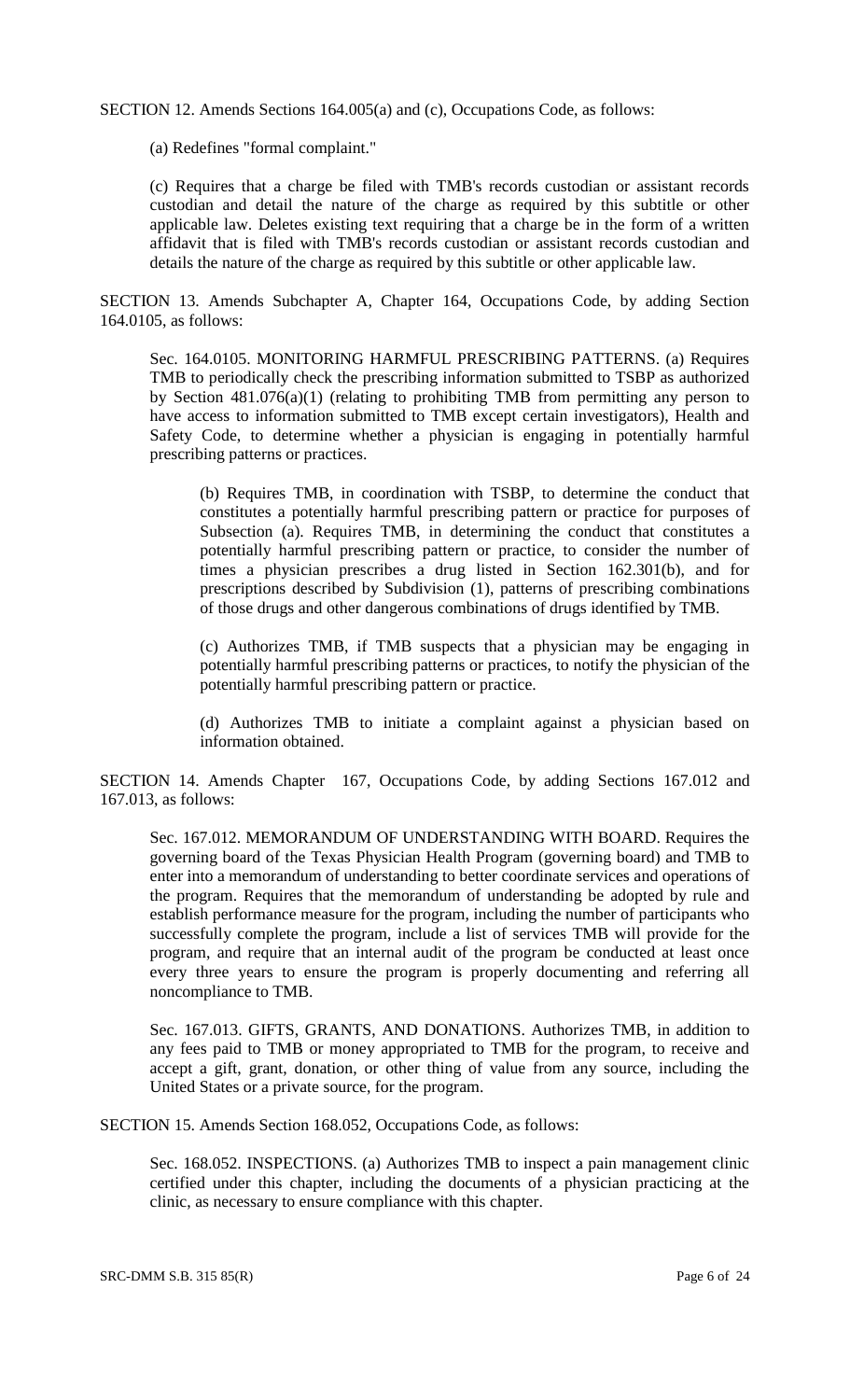(b) Authorizes TMB to inspect a clinic or facility that is not certified under this chapter to determine whether the clinic or facility is required to be certified under Section 168.101 (Certificate Required). Requires TMB by rule to establish the grounds for conducting an inspection under this subsection, including grounds based on the population of patients served by the clinic or facility, the volume or combination of drugs prescribed to patients served by the clinic or facility, and any other criteria TMB considers sufficient to require an inspection of the clinic or facility.

SECTION 16. Amends Section 168.201, Occupations Code, by adding Subsection (a-1), to provide that for purposes of this section, inappropriate prescribing includes nontherapeutic prescribing or other conduct as specified by TMB rule.

SECTION 17. Amends Subtitle B, Title 3, Occupations Code, by adding Chapter 170, as follows:

## CHAPTER 170. INTERSTATE MEDICAL LICENSURE COMPACT

Sec. 170.001. INTERSTATE MEDICAL LICENSURE COMPACT. Provides that the Interstate Medical Licensure Compact (Compact) is enacted and entered into with all other jurisdictions that legally join in the Compact, which reads as follows:

#### INTERSTATE MEDICAL LICENSURE COMPACT

# SECTION 1. PURPOSE

Provides that in order to strengthen access to health care, and in recognition of the advances in the delivery of health care, the member states of the compact have allied in common purpose to develop a comprehensive process that complements the existing licensing and regulatory authority of state medical boards, and provides a streamlined process that allows physicians to become licensed in multiple states, thereby enhancing the portability of a medical license and ensuring the safety of patients. Provides that the Compact creates another pathway for licensure and does not otherwise change a state's existing Medical Practice Act. Provides that the Compact also adopts the prevailing standard for licensure and affirms that the practice of medicine occurs where the patient is located at the time of the physician-patient encounter, and therefore, requires the physician to be under the jurisdiction of the state medical board where the patient is located. Provides that state medical boards that participate in the Compact retain the jurisdiction to impose an adverse action against a license to practice medicine in that state issued to a physician through the procedures in the Compact.

#### SECTION 2. DEFINITIONS

In this Compact: Defines "bylaws," "commissioner," "conviction," "expedited license," "interstate commission," "license," "medical practice act," "member board," "member state, "practice of medicine," "physician," "offense," "rule," "state," and "state of principal license."

#### SECTION 3. ELIGIBILITY

(a) Requires a physician to meet the eligibility requirements as defined by Section 2(k) to receive an expedited license under the terms and provisions of the Compact.

(b) Authorizes a physician who does not meet the requirements of Section 2(k) to obtain a license to practice medicine in a member state if the individual complies with all laws and requirements, other than the Compact, relating to the issuance of a license to practice medicine in that state.

SECTION 4. DESIGNATION OF STATE OF PRINCIPAL LICENSE

SRC-DMM S.B. 315 85(R) Page 7 of 24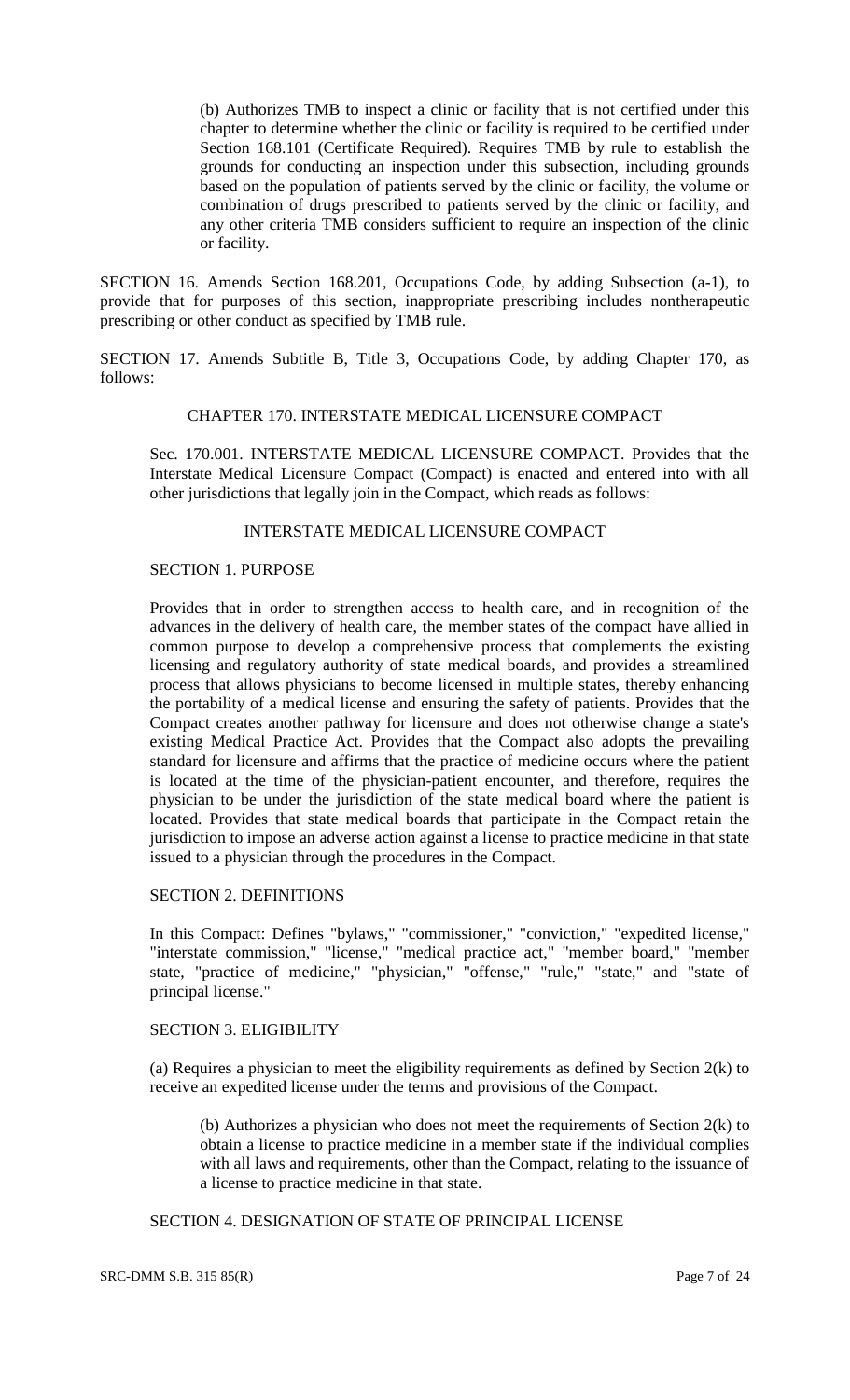(a) Requires a physician to designate a member state as the state of principal license for purposes of registration for expedited licensure through the Compact if the physician possesses a full and unrestricted license to practice medicine in that state, and the state is:

(1) the state of primary residence for the physician, or

(2) the state where at least 25 percent of the practice of medicine occurs, or

(3) the location of the physician's employer, or

(4) if no state qualifies under Subsection (1), Subsection (2), or Subsection (3), the state designated as state of residence for purpose of federal income tax.

(b) Authorizes a physician to redesignate a member state as state of principal license at any time, as long as the state meets the requirements in Subsection (a).

(c) Provides that the Interstate Commission (IC) is authorized to develop rules to facilitate redesignation of another member state as the state of principal license.

# SECTION 5. APPLICATION AND ISSUANCE OF EXPEDITED LICENSURE

(a) Requires a physician seeking licensure through the Compact to file an application for an expedited license with the member board of the state selected by the physician as the state of principal license.

(b) Requires the member board within the state selected as the state of principal license, upon receipt of an application for an expedited license, to evaluate whether the physician is eligible for expedited licensure and issue a letter of qualification, verifying or denying the physician's eligibility, to the IC.

(i) Prohibits static qualifications, which include verification of medical education, graduate medical education, results of any medical or licensing examination, and other qualifications as determined by the IC through rule, from being subject to additional primary source verification where already primary source verified by the state of principal license.

(ii) Requires the member board within the state selected as the state of principal license to, in the course of verifying eligibility, perform a criminal background check of an applicant, including the use of the results of fingerprint or other biometric data checks compliant with the requirements of the Federal Bureau of Investigation, with the exception of federal employees who have suitability determination in accordance with U.S. C.F.R. Section 731.202.

(iii) Requires that appeal on the determination of eligibility be made to the member state where the application was filed and be subject to the law of that state.

(c) Requires physicians eligible for an expedited license, upon verification in subsection (b), to complete the registration process established by the IC to receive a license in a member state selected pursuant to subsection (a), including the payment of any applicable fees.

(d) Requires a member board, after receiving verification of eligibility under subsection (b) and any fees under subsection (c), to issue an expedited license to the physician. Requires that this license authorize the physician to practice medicine in the issuing state consistent with the Medical Practice Act and all applicable laws and regulations of the issuing member board and member state.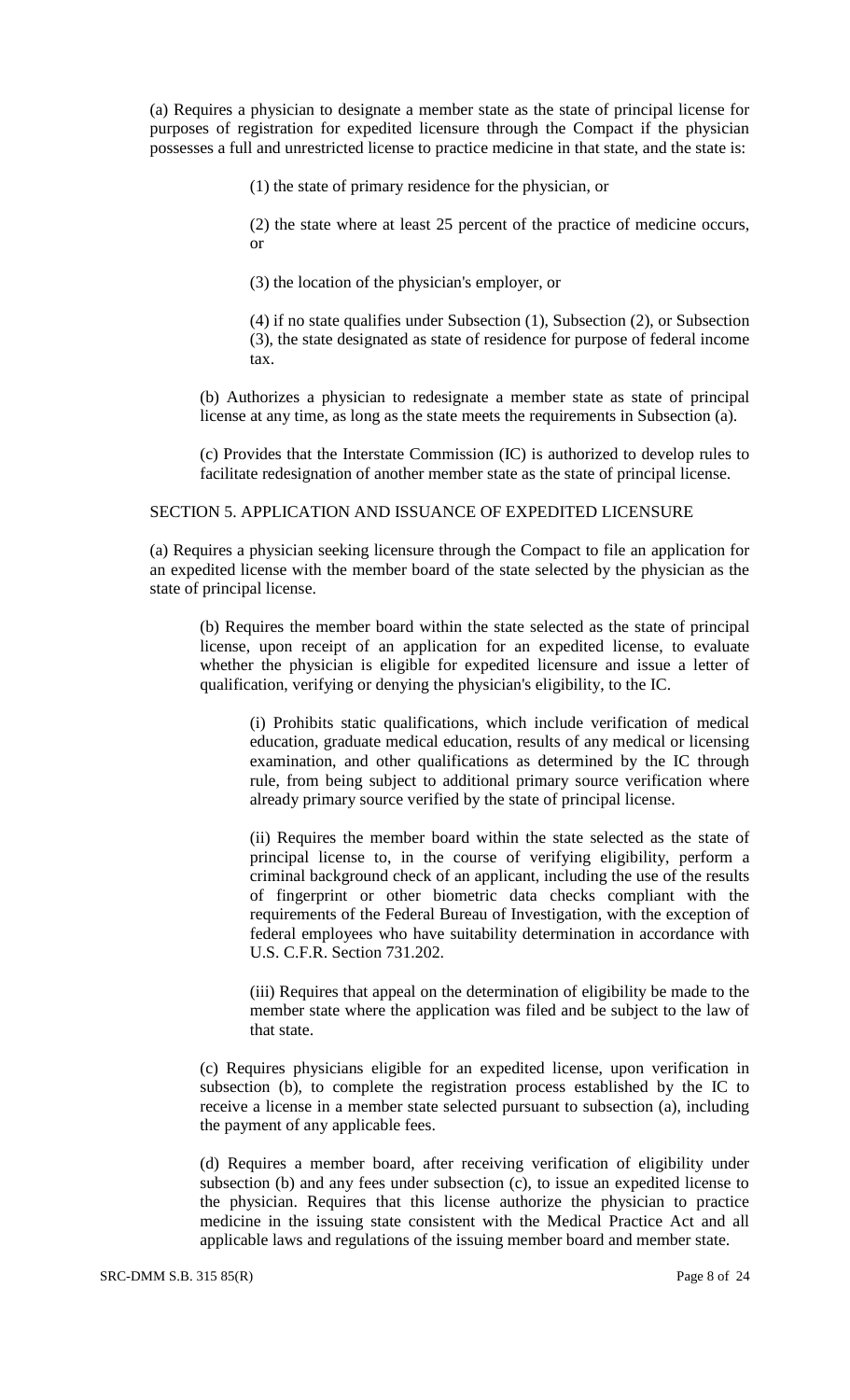(e) Requires that an expedited license be valid for a period consistent with the licensure period in the member state and in the same manner as required for other physicians holding a full and unrestricted license within the member state.

(f) Requires that an expedited license obtained through the Compact be terminated if a physician fails to maintain a license in the state of principal licensure for a non-disciplinary reason, without redesignation of a new state of principal licensure.

(g) Authorizes the IC to develop rules regarding the application process, including payment of any applicable fees, and the issuance of an expedited license.

#### SECTION 6. FEES FOR EXPEDITED LICENSURE

(a) Authorizes a member state issuing an expedited license authorizing the practice of medicine in that state to impose a fee for a license issued or renewed through the Compact.

(b) Authorizes the IC to develop rules regarding fees for expedited licenses.

### SECTION 7. RENEWAL AND CONTINUED PARTICIPATION

(a) Requires a physician seeking to renew an expedited license granted in a member state to complete a renewal process with the IC if the physician maintains a full and unrestricted license in a state of principal license, has not been convicted, received adjudication, deferred adjudication, community supervision, or deferred disposition for any offense by a court of appropriate jurisdiction, has not had a license authorizing the practice of medicine subject to discipline by a licensing agency in any state, federal, or foreign jurisdiction, excluding any action related to non-payment of fees related to a license, and has not had a controlled substance license or permit suspended or revoked by a state or the United States Drug Enforcement Administration.

(b) Requires physicians to comply with all continuing professional development or continuing medical education requirements for renewal of a license issued by a member state.

(c) Requires the IC to collect any renewal fees charged for the renewal of a license and distribute the fees to the applicable member board.

(d) Requires a member board, upon receipt of any renewal fees collected in Subsection (c), to renew the physician's license.

(e) Provides that physician information collected by the IC during the renewal process will be distributed to all member boards.

(f) Authorizes the IC to develop rules to address renewal of licenses obtained through the Compact.

# SECTION 8. COORDINATED INFORMATION SYSTEM

(a) Requires the IC to establish a database of all physicians licensed, or who have applied for licensure, under Section 5.

(b) Requires member boards, notwithstanding any other provision of law, to report to the IC any public action or complaints against a licensed physician who has applied or received an expedited license through the Compact.

(c) Requires member boards to report disciplinary or investigatory information determined as necessary and proper by rule of the IC.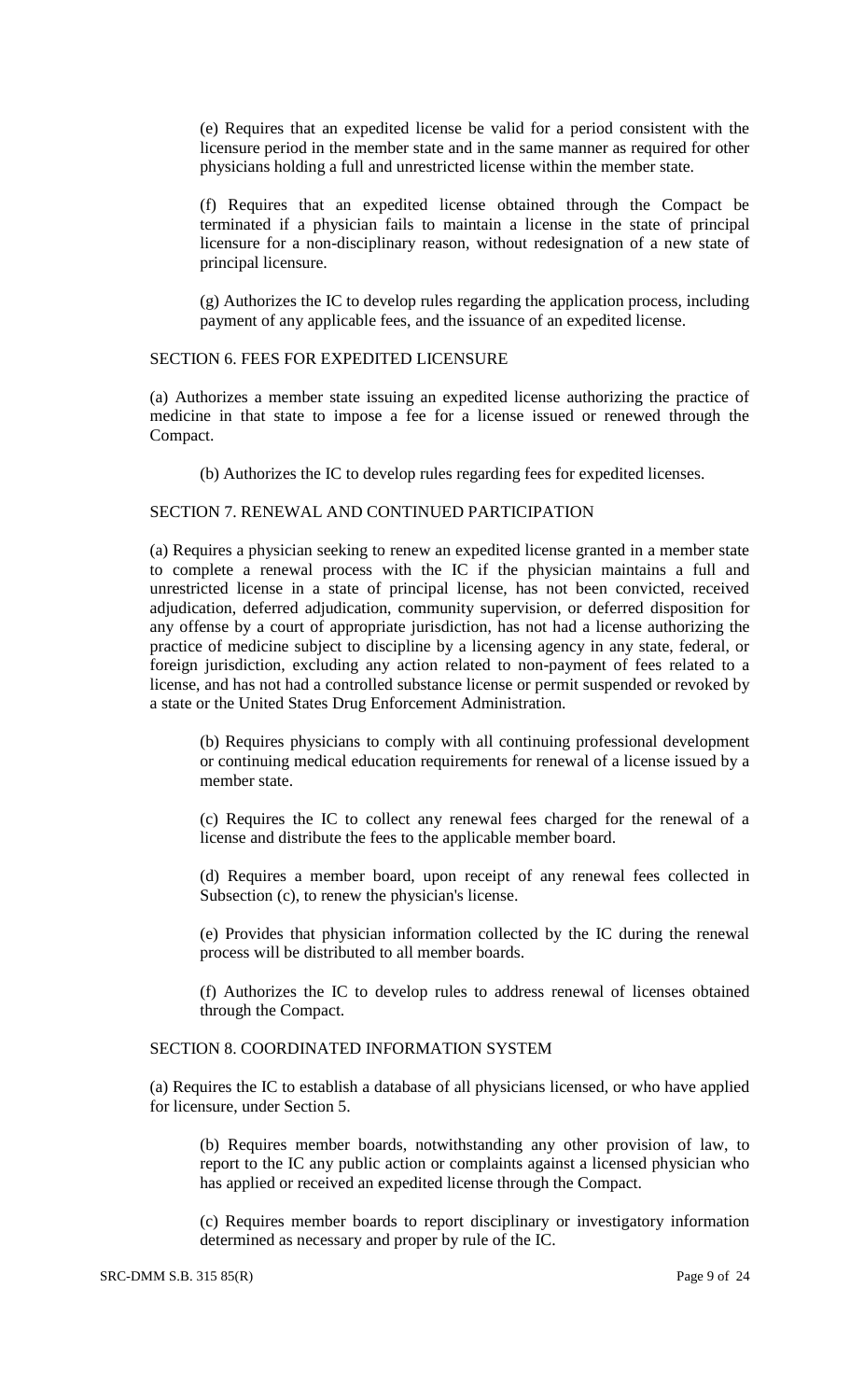(d) Authorizes member boards to report any non-public complaint, disciplinary, or investigatory information not required by Subsection (c) to the IC.

(e) Requires member boards to share complaint or disciplinary information about a physician upon request of another member board.

(f) Requires that all information provided to the IC or distributed by member boards be confidential, filed under seal, and used only for investigatory or disciplinary matters.

(g) Authorizes the IC to develop rules for mandated or discretionary sharing of information by member boards.

#### SECTION 9. JOINT INVESTIGATIONS

(a) Provides that licensure and disciplinary records of physicians are deemed investigative.

(b) Authorizes a member board, in addition to the authority granted to a member board by its respective Medical Practice Act or other applicable state law, to participate with other member boards in joint investigations of physicians licensed by the member boards.

(c) Requires that a subpoena issued by a member state be enforceable in other member states.

(d) Authorizes member boards to share any investigative, litigation, or compliance materials in furtherance of any joint or individual investigation initiated under the Compact.

(e) Authorizes any member state to investigate actual or alleged violations of the statutes authorizing the practice of medicine in any other member state in which a physician holds a license to practice medicine.

# SECTION 10. DISCIPLINARY ACTIONS

(a) Requires that any disciplinary action taken by any member board against a physician licensed through the Compact be deemed unprofessional conduct which may be subject to discipline by other member boards, in addition to any violation of the Medical Practice Act or regulations in that state.

(b) Requires that if a license granted to a physician by the member board in the state of principal license is revoked, surrendered or relinquished in lieu of discipline, or suspended, then all licenses issued to the physician by member boards automatically be placed, without further action necessary by any member board, on the same status. Requires that if the member board in the state of principal license subsequently reinstates the physician's license, a license issued to the physician by any other member board remain encumbered until that respective member board takes action to reinstate the license in a manner consistent with the Medical Practice Act of that state.

(c) Authorizes any other member board, if disciplinary action is taken against a physician by a member board not in the state of principal license, to deem the action conclusive as to matter of law and fact decided, and impose the same or lesser sanction(s) against the physician so long as such sanctions are consistent with the Medical Practice Act of that state or pursue separate disciplinary action against the physician under its respective Medical Practice Act, regardless of the action taken in other member states.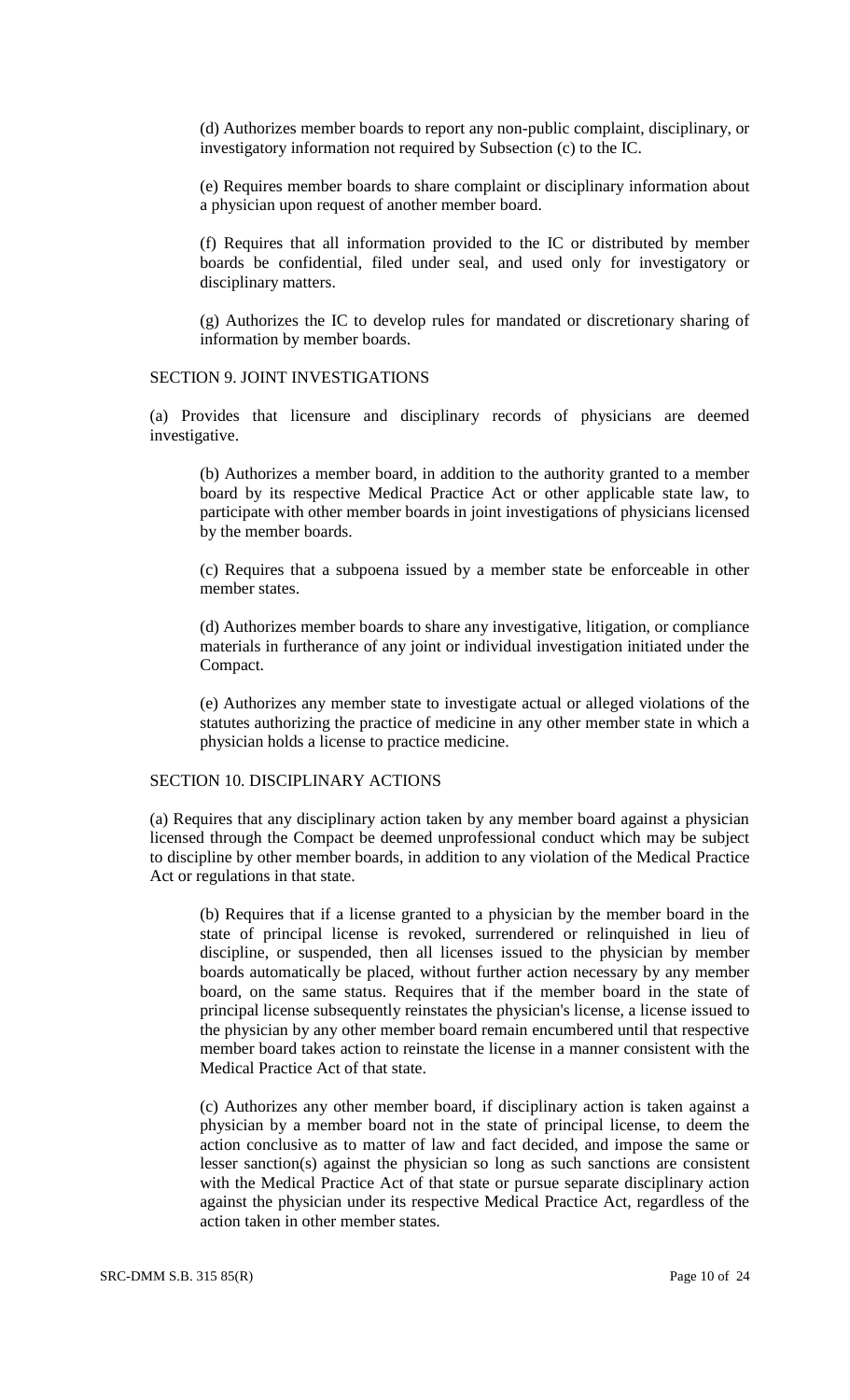(d) Requires that, if a license granted to a physician by a member board is revoked, surrendered or relinquished in lieu of discipline, or suspended, then any license(s) issued to the physician by any other member board(s) be suspended, automatically and immediately without further action necessary by the other member board(s), for ninety (90) days upon entry of the order by the disciplining board, to permit the member board(s) to investigate the basis for the action under the Medical Practice Act of that state. Authorizes a member board to terminate the automatic suspension of license it issued prior to the completion of the ninety (90) day suspension period in a manner consistent with the Medical Practice Act of that state.

### SECTION 11. INTERSTATE MEDICAL LICENSURE COMPACT COMMISSION

(a) Provides that the member states hereby create the "Interstate Medical Licensure Compact Commission."

(b) Provides that the purpose of the IC is the administration of the Compact, which is a discretionary state function.

(c) Requires the IC to be a body corporate and joint agency of the member states and to have all the responsibilities, powers, and duties set forth in the Compact, and such additional powers as may be conferred upon it by a subsequent concurrent action of the respective legislatures of the member states in accordance with the terms of the Compact.

(d) Requires the IC to consist of two voting representatives appointed by each member state who shall serve as Commissioners. Requires the member state, in states where allopathic and osteopathic physicians are regulated by separate member boards, or if the licensing and disciplinary authority is split between multiple member boards within a member state, to appoint one representative from each member board. Requires a Commissioner to be a(n) allopathic or osteopathic physician appointed to a member board, executive director, executive secretary, or similar executive of a member board, or member of the public appointed to a member board.

(e) Requires the IC to meet at least once each calendar year. Requires that a portion of this meeting be a business meeting to address such matters as may properly come before the IC, including the election of officers. Authorizes the chairperson to call additional meetings and to call for a meeting upon the request of a majority of the member states.

(f) Authorizes the bylaws to provide for meetings of the IC to be conducted by telecommunication or electronic communication.

(g) Provides that each Commissioner participating at a meeting of the IC is entitled to one vote. Requires a majority of Commissioners to constitute a quorum for the transaction of business, unless a larger quorum is required by the bylaws of the IC. Prohibits a Commissioner from delegating a vote to another Commissioner. Authorizes a member state, in the absence of its Commissioner, to delegate voting authority for a specified meeting to another person from that state who shall meet the requirements of Subsection (d).

(h) Requires that IC provide public notice of all meetings and all meetings be open to the public. Authorizes the IC to close a meeting, in full or in portion, where it determines by a two-thirds vote of the Commissioners present that an open meeting would be likely to relate solely to the internal personnel practices and procedures of the IC, discuss matters specifically exempted from disclosure by federal statute, discuss trade secrets, commercial, or financial information that is privileged or confidential, involve accusing a person of a crime, or formally censuring a person, discuss information of a personal nature where disclosure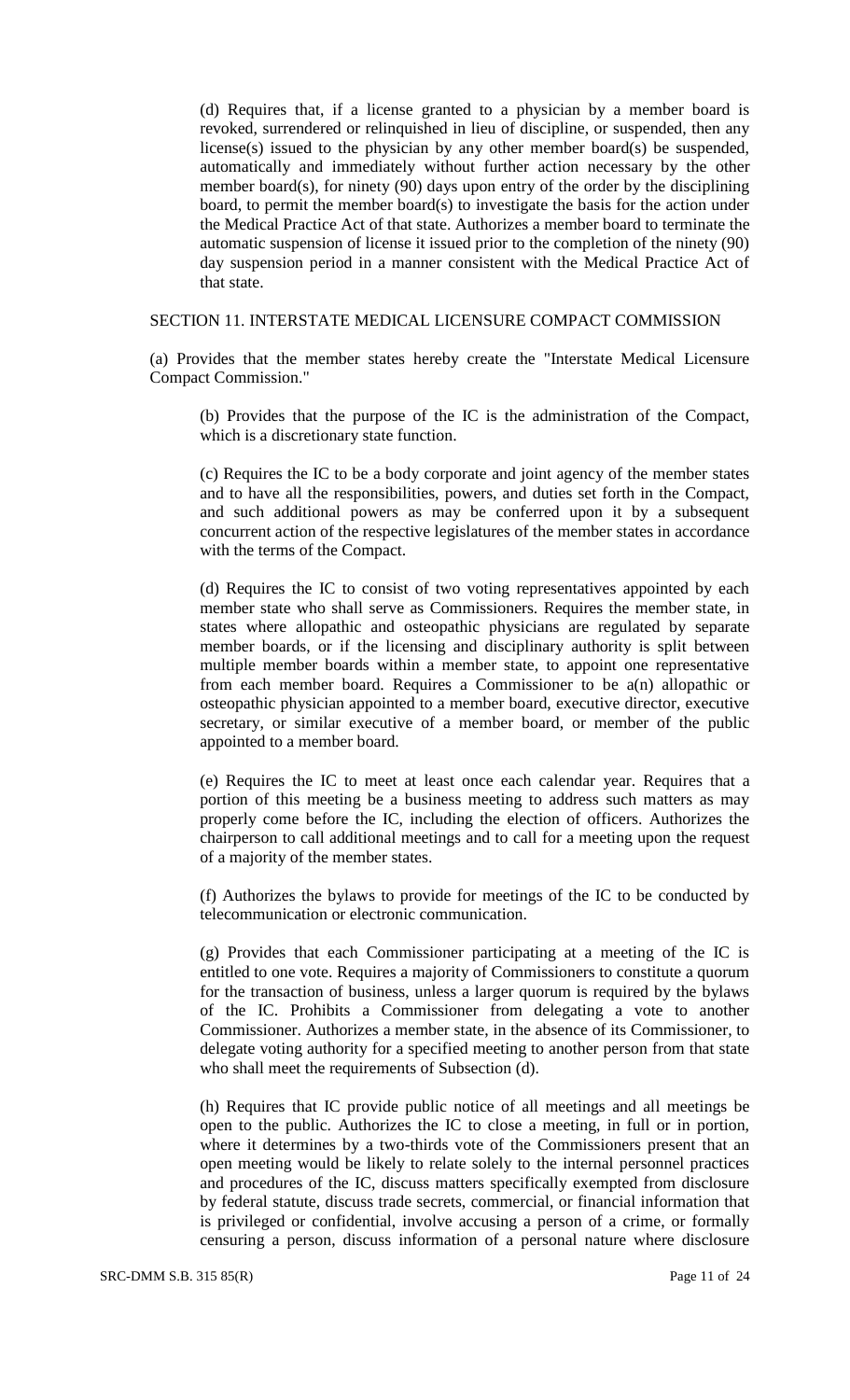would constitute a clearly unwarranted invasion of personal privacy, discuss investigative records compiled for law enforcement purposes, or specifically relate to the participation in a civil action or other legal proceeding.

(i) Requires the IC to keep minutes to fully describe all matters discussed in a meeting and to provide a full and accurate summary of actions taken, including record of any roll call votes.

(j) Requires the IC to make its information and official records, to the extent not otherwise designated in the Compact or by its rules, available to the public for inspection.

(k) Requires the IC to establish an executive committee, to include officers, members, and others as determined by the bylaws. Requires the executive committee to have the power to act on behalf of the IC, with the exception of rulemaking, during periods when the IC is not in session. Requires the executive committee, when acting on behalf of the IC, to oversee the administration of the Compact including enforcement and compliance with the provisions of the Compact, its bylaws and rules, and other such duties as necessary.

(l) Authorizes the IC to establish other committees for governance and administration of the Compact.

#### SECTION 12. POWERS AND DUTIES OF THE INTERSTATE COMMISSION

Sets forth the powers and duties of the IC.

### SECTION 13. FINANCE POWERS

(a) Authorizes the IC to levy on and collect an annual assessment from each member state to cover the cost of the operations and activities of the IC and its staff. Requires the total assessment to be sufficient to cover the annual budget approved each year for which revenue is not provided by other sources. Requires that the aggregate annual assessment amount to be allocated upon a formula to be determined by the IC, which is required to promulgate a rule binding upon all member states.

(b) Prohibits the IC from incurring obligations of any kind prior to securing the funds adequate to meet the same.

(c) Prohibits the IC from pledging the credit of any of the member states, except by, and with the authority of, the member state.

(d) Requires the IC to be subject to a yearly financial audit conducted by a certified or licensed public accountant and the report of the audit to be included in the annual report of the IC.

# SECTION 14. ORGANIZATION AND OPERATION OF THE INTERSTATE **COMMISSION**

(a) Requires the IC to, by majority of commissioners present and voting, adopt bylaws to govern its conduct as may be necessary or appropriate to carry out the purposes of the Compact within twelve (12) months of the first IC meeting.

(b) Requires the Interstate Commission to elect or appoint annually from among its Commissioners a chairperson, a vice-chairperson, and a treasurer, each of whom are reuquired to have such authority and duties as may be specified in the bylaws. Requires the chairperson, or in the chairperson's absence or disability, the vice-chairperson, to preside at all meetings of the IC.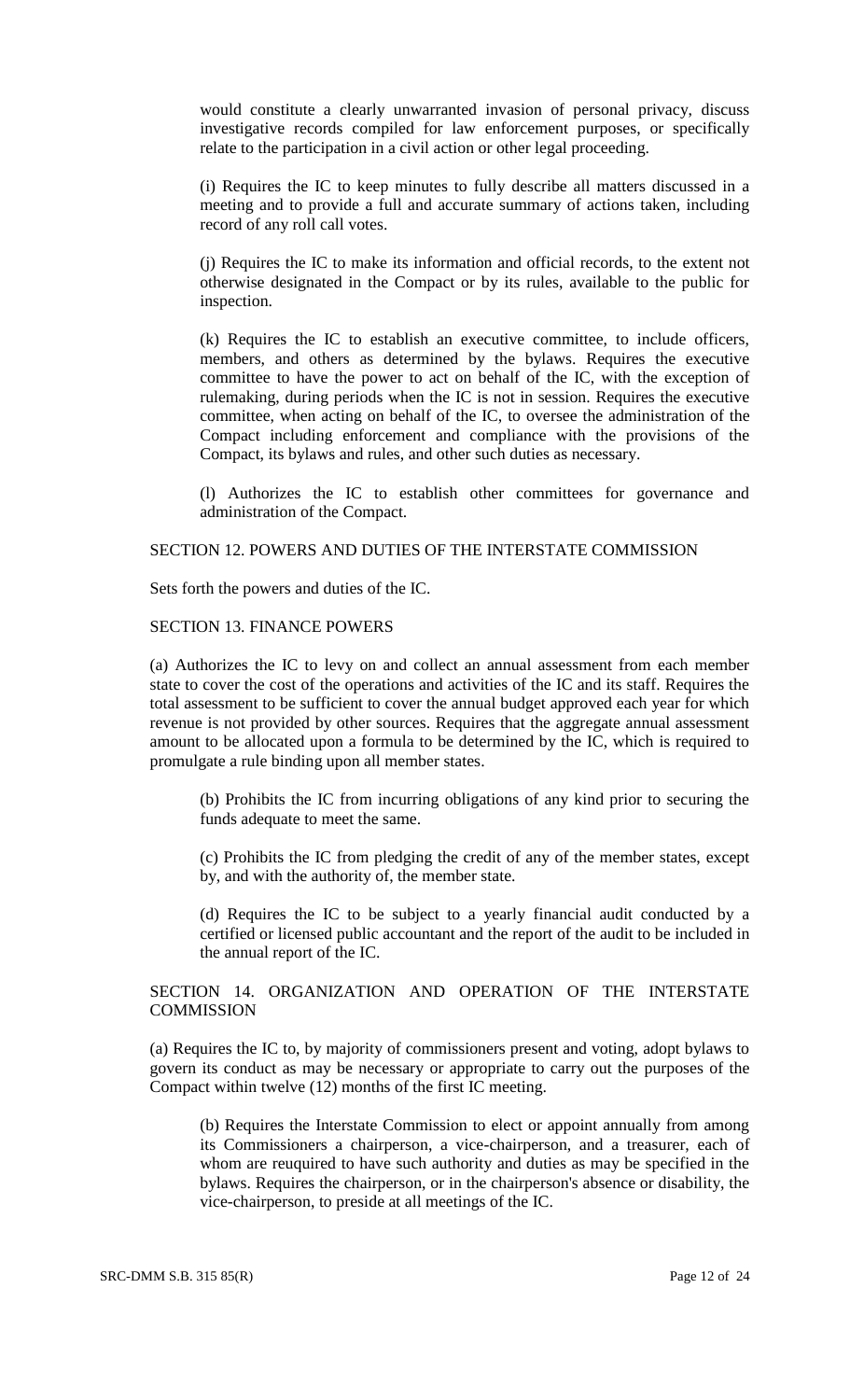(c) Requires officers selected in Subsection (b) to serve without remuneration from the IC.

(d) Requires that the officers and employees of the IC be immune from suit and liability, either personally or in their official capacity, for a claim for damage to or loss of property or personal injury or other civil liability caused or arising out of, or relating to, an actual or alleged act, error, or omission that occurred, or that such person had a reasonable basis for believing occurred, within the scope of IC employment, duties, or responsibilities; provided that such person shall not be protected from suit or liability for damage, loss, injury, or liability caused by the intentional or willful and wanton misconduct of such person.

(1) Prohibits the liability of the executive director and employees of the IC or representatives of the IC, acting within the scope of such person's employment or duties for acts, errors, or omissions occurring within such person's state, from exceeding the limits of liability set forth under the constitution and laws of that state for state officials, employees, and agents. Provides that the IC is considered to be an instrumentality of the states for purposes of any such action. Requires that nothing in this subsection be construed to protect such person from suit or liability for damage, loss, injury, or liability caused by the intentional or willful and wanton misconduct of such person.

(2) Requires that the IC defend the executive director, its employees, and subject to the approval of the attorney general or other appropriate legal counsel of the member state represented by an IC representative, defend such IC representative in any civil action seeking to impose liability arising out of an actual or alleged act, error or omission that occurred within the scope of IC employment, duties or responsibilities, or that the defendant had a reasonable basis for believing occurred within the scope of IC employment, duties, or responsibilities, provided that the actual or alleged act, error, or omission did not result from intentional or willful and wanton misconduct on the part of such person.

(3) Requires that the representatives or employees of the IC, to the extent not covered by the state involved, member state, or the IC, be held harmless in the amount of a settlement or judgment, including attorney's fees and costs, obtained against such persons arising out of an actual or alleged act, error, or omission that occurred within the scope of IC employment, duties, or responsibilities, or that such persons had a reasonable basis for believing occurred within the scope of IC employment, duties, or responsibilities, provided that the actual or alleged act, error, or omission did not result from intentional or willful and wanton misconduct on the part of such persons.

# SECTION 15. RULEMAKING FUNCTIONS OF THE INTERSTATE COMMISSION

(a) Requires the IC to promulgate reasonable rules in order to effectively and efficiently achieve the purposes of the Compact. Requires that, notwithstanding the foregoing, in the event the IC exercises its rulemaking authority in a manner that is beyond the scope of the purposes of the Compact, or the powers granted hereunder, then such an action by the IC be invalid and have no force or effect.

(b) Requires that rules deemed appropriate for the operations of the IC be made pursuant to a rulemaking process that substantially conforms to the "Model State Administrative Procedure Act" of 2010, and subsequent amendments thereto.

(c) Authorizes any person, not later than thirty (30) days after a rule is promulgated, to file a petition for judicial review of the rule in the United States District Court for the District of Columbia or the federal district where the IC has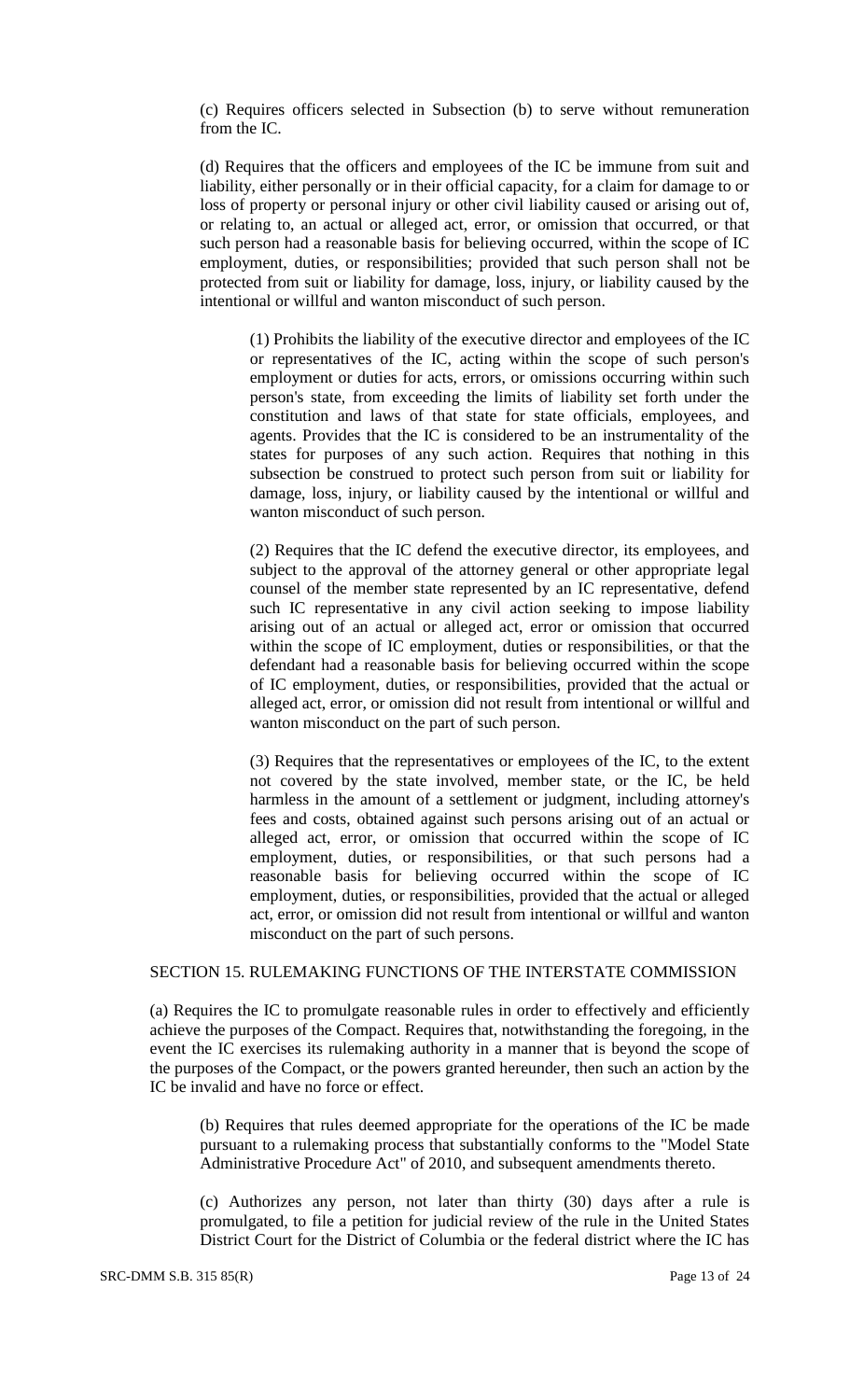its principal offices, provided that the filing of such a petition shall not stay or otherwise prevent the rule from becoming effective unless the court finds that the petitioner has a substantial likelihood of success. Requires that the court give deference to the actions of the IC consistent with applicable law and not find the rule to be unlawful if the rule represents a reasonable exercise of the authority granted to the IC.

### SECTION 16. OVERSIGHT OF INTERSTATE COMPACT

(a) Requires the executive, legislative, and judicial branches of state government in each member state to enforce the Compact and to take all actions necessary and appropriate to effectuate the Compact's purposes and intent. Requires that the provisions of the Compact and the rules promulgated hereunder have standing as statutory law but not override existing state authority to regulate the practice of medicine.

(b) Requires all courts to take judicial notice of the Compact and the rules in any judicial or administrative proceeding in a member state pertaining to the subject matter of the Compact which may affect the powers, responsibilities, or actions of the IC.

(c) Requires that IC be entitled to receive all service of process in any such proceeding, and have standing to intervene in the proceeding for all purposes. Requires that failure to provide service of process to the IC render a judgment or order void as to the IC, the Compact, or promulgated rules.

### SECTION 17. ENFORCEMENT OF INTERSTATE COMPACT

(a) Requires the IC, in the reasonable exercise of its discretion, to enforce the provisions and rules of the Compact.

(b) Authorizes IC to, by majority vote of the commissioners, initiate legal action in the United States District Court for the District of Columbia, or, at the discretion of the IC, in the federal district where the IC has its principal offices, to enforce compliance with the provisions of the Compact, and its promulgated rules and bylaws, against a member state in default. Authorizes the relief sought to include both injunctive relief and damages. Requires that the prevailing party, in the event judicial enforcement is necessary, be awarded all costs of such litigation including reasonable attorney's fees.

(c) Prohibits the remedies herein from being the exclusive remedies of the IC. Authorizes the IC to avail itself of any other remedies available under state law or the regulation of a profession.

# SECTION 18. DEFAULT PROCEDURES

(a) Provides that the grounds for default include, but are not limited to, failure of a member state to perform such obligations or responsibilities imposed upon it by the Compact, or the rules and bylaws of the IC promulgated under the Compact.

(b) Requires the IC, if the IC determines that a member state has defaulted in the performance of its obligations or responsibilities under the Compact, or the bylaws or promulgated rules, to take certain actions.

(c) Requires that the defaulting state, if the defaulting state fails to cure the default, be terminated from the Compact upon an affirmative vote of a majority of the commissioners and all rights, privileges, and benefits conferred by the Compact terminate on the effective date of termination. Provides that a cure of the default does not relieve the offending state of obligations or liabilities incurred during the period of the default.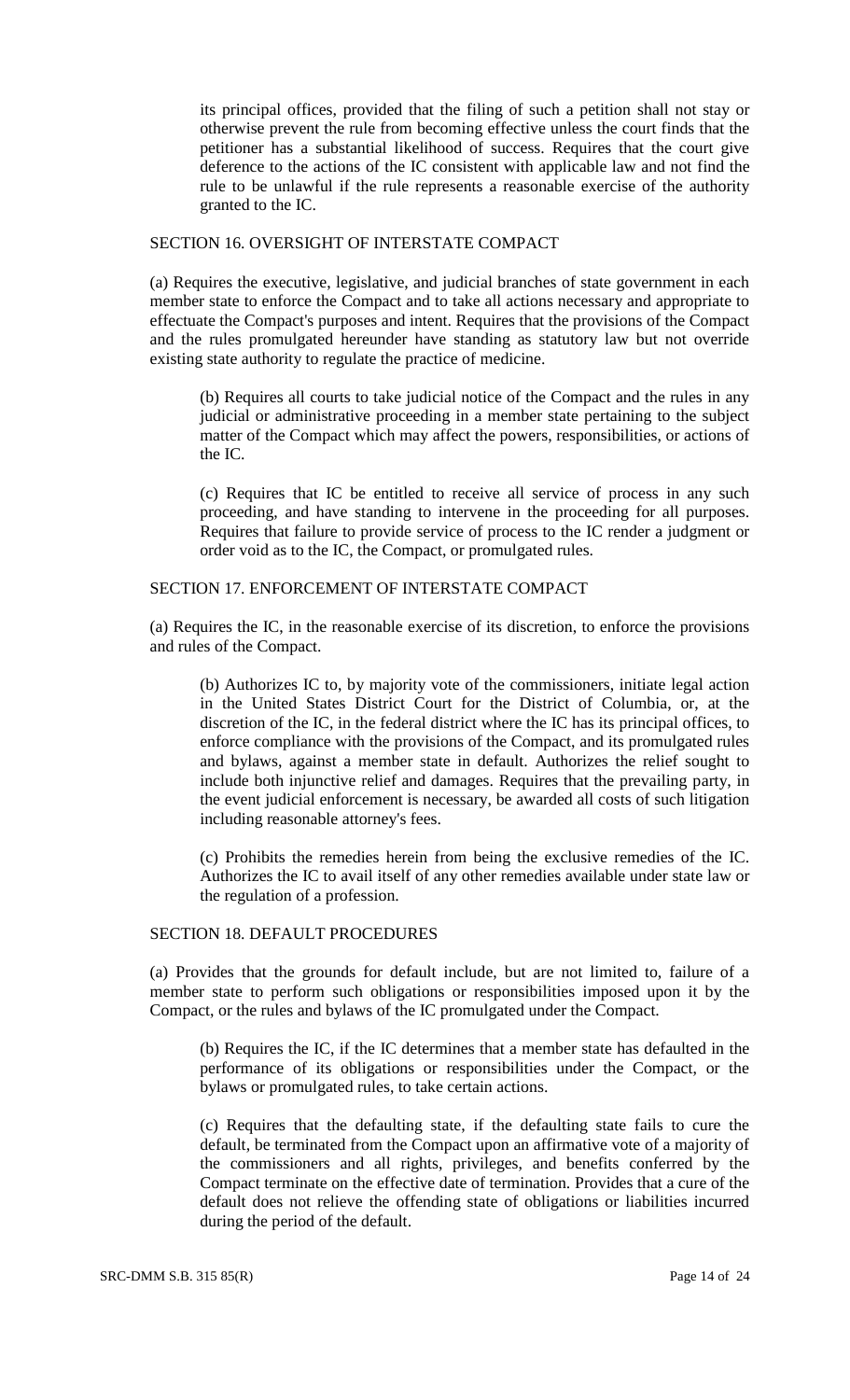(d) Requires that termination of membership in the Compact be imposed only after all other means of securing compliance have been exhausted. Requires that notice of intent to terminate be given by the IC to the governor, the majority and minority leaders of the defaulting state's legislature, and each of the member states.

(e) Requires the IC to establish rules and procedures to address licenses and physicians that are materially impacted by the termination of a member state, or the withdrawal of a member state.

(f) Provides that the member state which has been terminated is responsible for all dues, obligations, and liabilities incurred through the effective date of termination including obligations, the performance of which extends beyond the effective date of termination.

(g) Requires that the IC not bear any costs relating to any state that has been found to be in default or which has been terminated from the Compact, unless otherwise mutually agreed upon in writing between the IC and the defaulting state.

(h) Authorizes the defaulting state to appeal the action of the IC by petitioning the United States District Court for the District of Columbia or the federal district where the IC has its principal offices. Requires that the prevailing party be awarded all costs of such litigation including reasonable attorney's fees.

# SECTION 19. DISPUTE RESOLUTION

(a) Requires the IC to attempt, upon the request of a member state, to resolve disputes which are subject to the Compact and which may arise among member states or member boards.

(b) Requires the IC to promulgate rules providing for both mediation and binding dispute resolution as appropriate.

# SECTION 20. MEMBER STATES, EFFECTIVE DATE AND AMENDMENT

(a) Provides that any state is eligible to become a member state of the Compact.

(b) Requires that the Compact become effective and binding upon legislative enactment of the Compact into law by no less than seven (7) states. Requires that it become effective and binding on a state upon enactment of the Compact into law by that state.

(c) Requires that the governors of non-member states, or their designees, be invited to participate in the activities of the IC on a non-voting basis prior to adoption of the Compact by all states.

(d) Authorizes the IC to propose amendments to the Compact for enactment by the member states. Prohibits any amendment from becoming effective and binding upon the IC and the member states unless and until it is enacted into law by unanimous consent of the member states.

#### SECTION 21. WITHDRAWAL

(a) Requires the Compact, once effective, to continue in force and remain binding upon each and every member state; provided that a member state is authorized to withdraw from the Compact by specifically repealing the statute which enacted the Compact into law.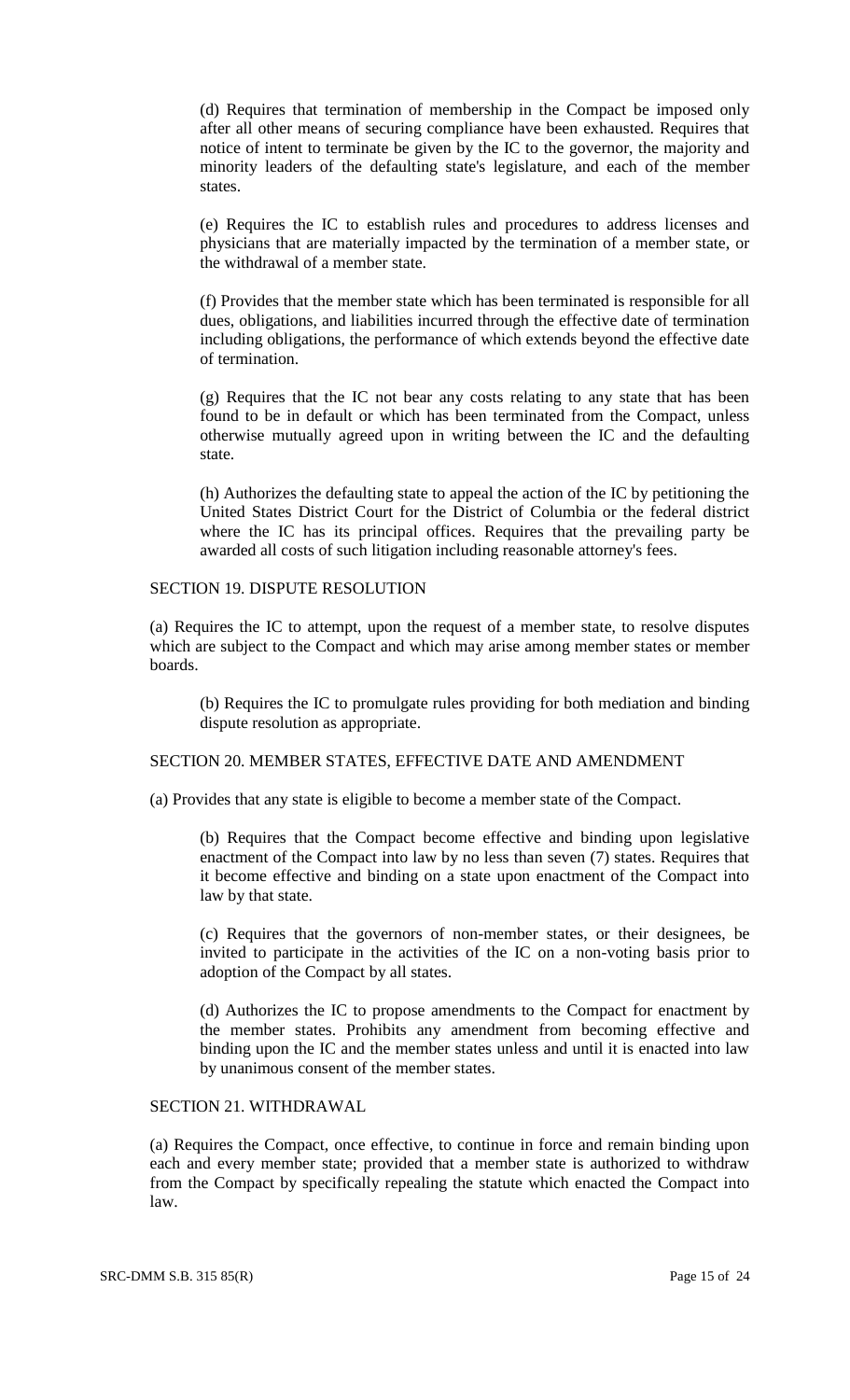(b) Requires that withdrawal from the Compact be by the enactment of a statute repealing the same, but not take effect until one (1) year after the effective date of such statute and until written notice of the withdrawal has been given by the withdrawing state to the governor of each other member state.

(c) Requires that the withdrawing state immediately notify the chairperson of the IC in writing upon the introduction of legislation repealing the Compact in the withdrawing state.

(d) Requires the IC to notify the other member states of the withdrawing state's intent to withdraw within sixty (60) days of its receipt of notice provided under Subsection (c).

(e) Provides that the withdrawing state is responsible for all dues, obligations and liabilities incurred through the effective date of withdrawal, including obligations, the performance of which extend beyond the effective date of withdrawal.

(f) Requires that reinstatement following withdrawal of a member state occur upon the withdrawing state reenacting the Compact or upon such later date as determined by the IC.

(g) Authorizes the IC to develop rules to address the impact of the withdrawal of a member state on licenses granted in other member states to physicians who designated the withdrawing member state as the state of principal license.

### SECTION 22. DISSOLUTION

(a) Requires that the Compact to dissolve effective upon the date of the withdrawal or default of the member state which reduces the membership in the Compact to one (1) member state.

(b) Provides that, upon the dissolution of the Compact, the Compact becomes null and void and shall be of no further force or effect, and the business and affairs of the IC be concluded and surplus funds be distributed in accordance with the bylaws.

# SECTION 23. SEVERABILITY AND CONSTRUCTION

(a) Requires that the provisions of the Compact be severable, and if any phrase, clause, sentence, or provision is deemed unenforceable, the remaining provisions of the Compact be enforceable.

(b) Requires that the provisions of the Compact be liberally construed to effectuate its purposes.

(c) Requires that nothing in the Compact be construed to prohibit the applicability of other interstate compacts to which the states are members.

# SECTION 24. BINDING EFFECT OF COMPACT AND OTHER LAWS

(a) Provides that nothing herein prevents the enforcement of any other law of a member state that is not inconsistent with the Compact.

(b) Provides that all laws in a member state in conflict with the Compact are superseded to the extent of the conflict.

(c) Provides that all lawful actions of the IC, including all rules and bylaws promulgated by the IC, are binding upon the member states.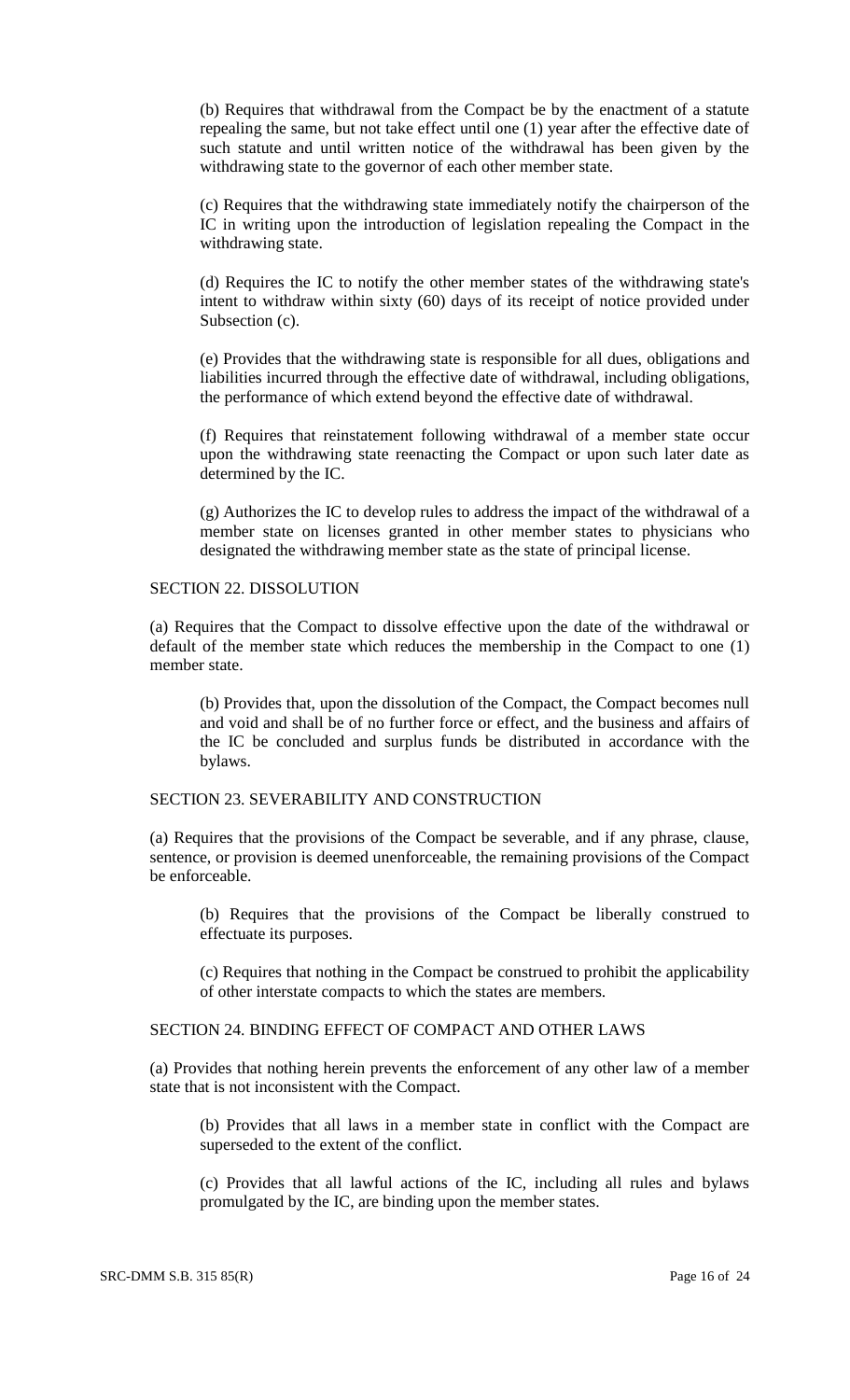(d) Provides that all agreements between the IC and the member states are binding in accordance with their terms.

(e) Requires that the provision, in the event any provision of the Compact exceeds the constitutional limits imposed on the legislature of any member state, be ineffective to the extent of the conflict with the constitutional provision in question in that member state.

Sec. 170.002. RULES. Authorizes the board to adopt rules necessary to implement this chapter.

SECTION 18. Amends Subchapter B, Chapter 204, Occupations Code, by adding Section 204.0585, as follows:

Sec. 204.0585. EXECUTIVE SESSION. Authorizes the Texas Physician Assistant Board (TPAB), after hearing all evidence and arguments in an open meeting, to conduct deliberations relating to a license application or disciplinary action in an executive session. Requires TPAB to vote and announce its decision in open session.

SECTION 19. Amends Section 204.059, Occupations Code, by amending Subsection (b) and adding Subsection (d), as follows:

(b) Requires that the training program provide the person with information regarding:

(1) the law governing TPAB operations;

(2) the programs, functions, rules, and budget of TPAB, rather than this chapter and the TPAB's programs, functions, rules and budget;

(3) the scope of limitations on the rulemaking authority of TPAB;

(4) redesignates existing Subdivision (2) as Subdivision (4);

(5) redesignates existing Subdivision (3) as Subdivision (5) and makes a nonsubstantive change:

(A) laws relating to open meetings, public information, administrative procedure, and disclosing conflicts of interest; and

(B) other laws applicable to members of TPAB in performing their duties; and

(6) redesignates existing Subdivision (4) as Subdivision (6).

(d) Requires the executive director to create a training manual that includes the information required by Subsection (b). Requires the executive director to distribute a copy of the training manual annually to each TPAB member. Requires each TPAB member, on receipt of the training manual, to sign and submit to the executive director a statement acknowledging receipt of the training manual.

SECTION 20. Amends Subchapter D, Chapter 204, Occupations Code, by adding Section 204.1525, as follows:

Sec. 204.1525. CRIMINAL HISTORY RECORD INFORMATION REQUIREMENT FOR LICENSE ISSUANCE. (a) Requires TPAB to require that an applicant for a license submit a complete and legible set of fingerprints, on a form prescribed by TPAB, to TPAB or the Texas Department of Public Safety (DPS) for the purpose of obtaining criminal history record information from DPS and the Federal Bureau of Investigation (FBI).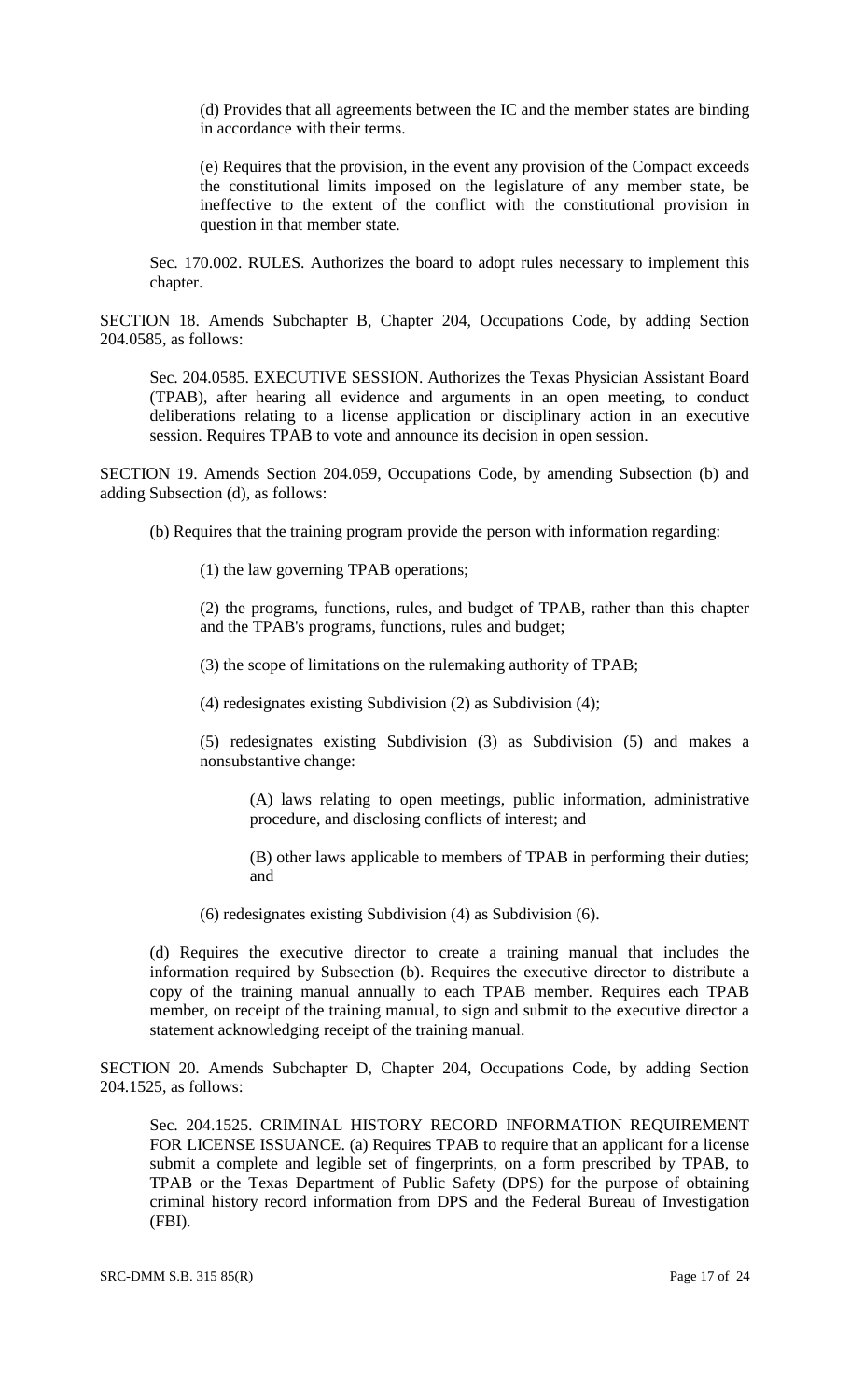(b) Prohibits TPAB from issuing a license to a person who does not comply with the requirement of Subsection (a).

(c) Requires TPAB to conduct a criminal history record information check of each applicant for a license using certain information.

(d) Authorizes TPAB to enter into an agreement with DPS to administer a criminal history record information check required under this section and to authorize DPS to collect from each applicant the costs incurred by DPS in conducting the criminal history record information check.

SECTION 21. Amends Section 204.153(a), Occupations Code, by requiring an applicant, to be eligible for a license under this chapter, to meet certain criteria, including to meet any other requirement established by TPAB rule. Makes nonsubstantive changes.

SECTION 22. Amends Section 204.156, Occupations Code, by amending Subsection (a) and adding Subsection (a-1), as follows:

(a) Provides that a license issued under this chapter is valid for a term of one or two years, as determined by TPAB rule.

(a-1) Creates this subsection from existing text. Authorizes a person who holds a license under this chapter, on notification from TPAB, to renew the license by taking certain actions.

SECTION 23. Amends Subchapter D, Chapter 204, Occupations Code, by adding Section 204.1561, as follows:

Sec. 204.1561. CRIMINAL HISTORY RECORD INFORMATION REQUIREMENT FOR RENEWAL. (a) Requires an applicant for renewal of a license issued under this chapter to submit a complete and legible set of fingerprints for purposes of performing a criminal history record information check of the applicant as provided by Section 204.1525.

(b) Authorizes TPAB to administratively suspend or refuse to renew the license of a person who does not comply with the requirement of Subsection (a).

(c) Provides that a license holder is not required to submit fingerprints under this section for the renewal of the license if the holder has previously submitted fingerprints under Section 204.1525 for the initial issuance of the license or this section as part of a prior renewal of a license.

SECTION 24. Amends Subchapter D, Chapter 204, Occupations Code, by adding Section 204.158, as follows:

Sec. 204.158. REFUSAL FOR VIOLATION OF BOARD ORDER. Authorizes TPAB to refuse to renew a license issued under this chapter if the license holder is in violation of a TPAB order.

SECTION 25. Amends Subchapter E, Chapter 204, Occupations Code, by adding Section 204.210, as follows:

Sec. 204.210. DUTIES RELATED TO CERTAIN PRESCRIPTIONS. (a) Prohibits a physician assistant authorized to prescribe a drug from prescribing a drug listed in Subsection (b) to a patient unless the physician assistant has reviewed the patient's prescription history by accessing the prescription information submitted to TSBP as authorized by Section 481.076(a)(5), Health and Safety Code.

(b) Provides that Subsection (a) applies only to the prescribing of opioids, benzodiazepines, barbiturates, or carisoprodol.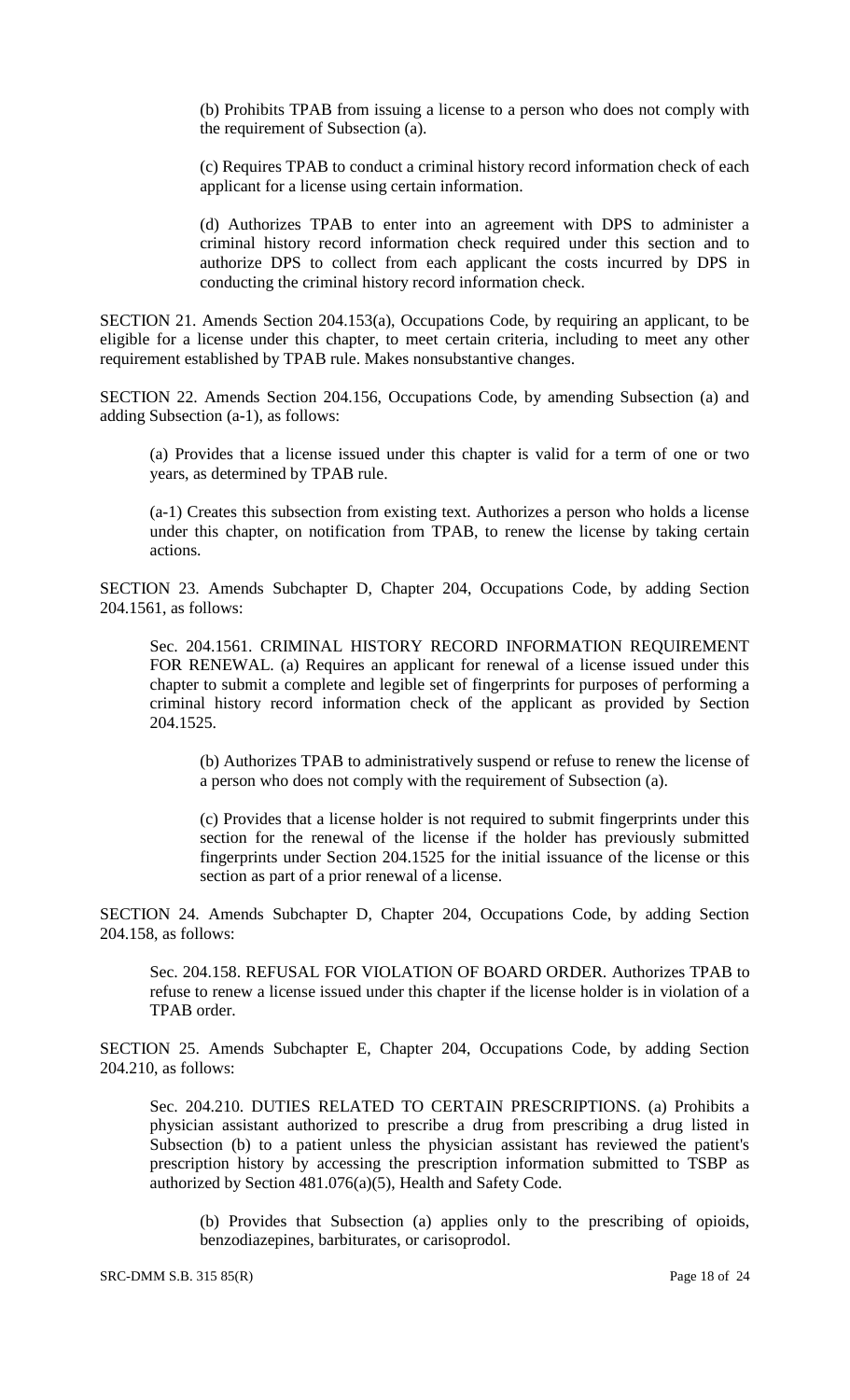(c) Provides that a physician assistant is not subject to the requirements of Subsection (a) if the patient has been diagnosed with cancer or the patient is receiving hospice care and the physician assistant clearly notes in the prescription record that the patient was diagnosed with cancer or is receiving hospice care, as applicable.

(d) Provides that failure by a physician assistant to comply with the requirements of this section is grounds for disciplinary action under Section 204.301 (Disciplinary Authority of Board).

SECTION 26. Amends Subchapter G, Chapter 204, Occupations Code, by adding Section 204.305, as follows:

Sec. 204.305. MONITORING HARMFUL PRESCRIBING PATTERNS. (a) Requires TPAB to periodically check the prescribing information submitted to TSBP as authorized by Section 481.076(a)(1), Health and Safety Code, to determine whether a physician assistant licensed under this chapter is engaging in potentially harmful prescribing patterns or practices.

(b) Requires TPAB, in coordination with TSBP, to determine the conduct that constitutes a potentially harmful prescribing pattern or practice for purposes of Subsection (a). Requires TPAB, in determining the conduct that constitutes a potentially harmful prescribing pattern or practice, to consider the number of times a physician assistant prescribes a drug listed in Section 204.210(b) and for prescriptions described by Subdivision (1), patterns of prescribing combinations of those drugs and other dangerous combinations of drugs identified by TPAB.

(c) Authorizes TPAB, if TPAB suspects that a physician assistant may be engaging in potentially harmful prescribing patterns or practices, to notify the physician assistant of the potentially harmful prescribing pattern or practice.

(d) Authorizes TPAB to initiate a complaint against a physician assistant based on information obtained under this section.

SECTION 27. Amends Section 204.313(a), Occupations Code, as follows:

(a) Requires at least two panelists, in an informal meeting under Section 204.312, to be appointed to determine whether an informal disposition is appropriate. Requires at least one of the panelists to be a licensed physician assistant.

SECTION 28. Amends Section 205.057, Occupations Code, by amending Subsection (b) and adding Subsection (d), as follows:

(b) Requires that the training program provide the person with certain information.

(d) Requires the executive director to create a training manual that includes the information required by Subsection (b). Requires the executive director to distribute a copy of the training manual annually to each acupuncture board member. Requires each board member, on receipt of the training manual, to sign and submit to the executive director a statement acknowledging receipt of the training manual.

SECTION 29. Amends Subchapter E, Chapter 205, Occupations Code, by adding Section 205.2025, as follows:

Sec. 205.2025. CRIMINAL HISTORY RECORD INFORMATION REQUIREMENT FOR LICENSE ISSUANCE. (a) Requires the Texas State Board of Acupuncture Examiners (TSBAE) to require that an applicant for a license submit a complete and legible set of fingerprints, on a form prescribed by TSBAE, to TSBAE or to DPS for the purpose of obtaining criminal history record information from DPS and the FBI.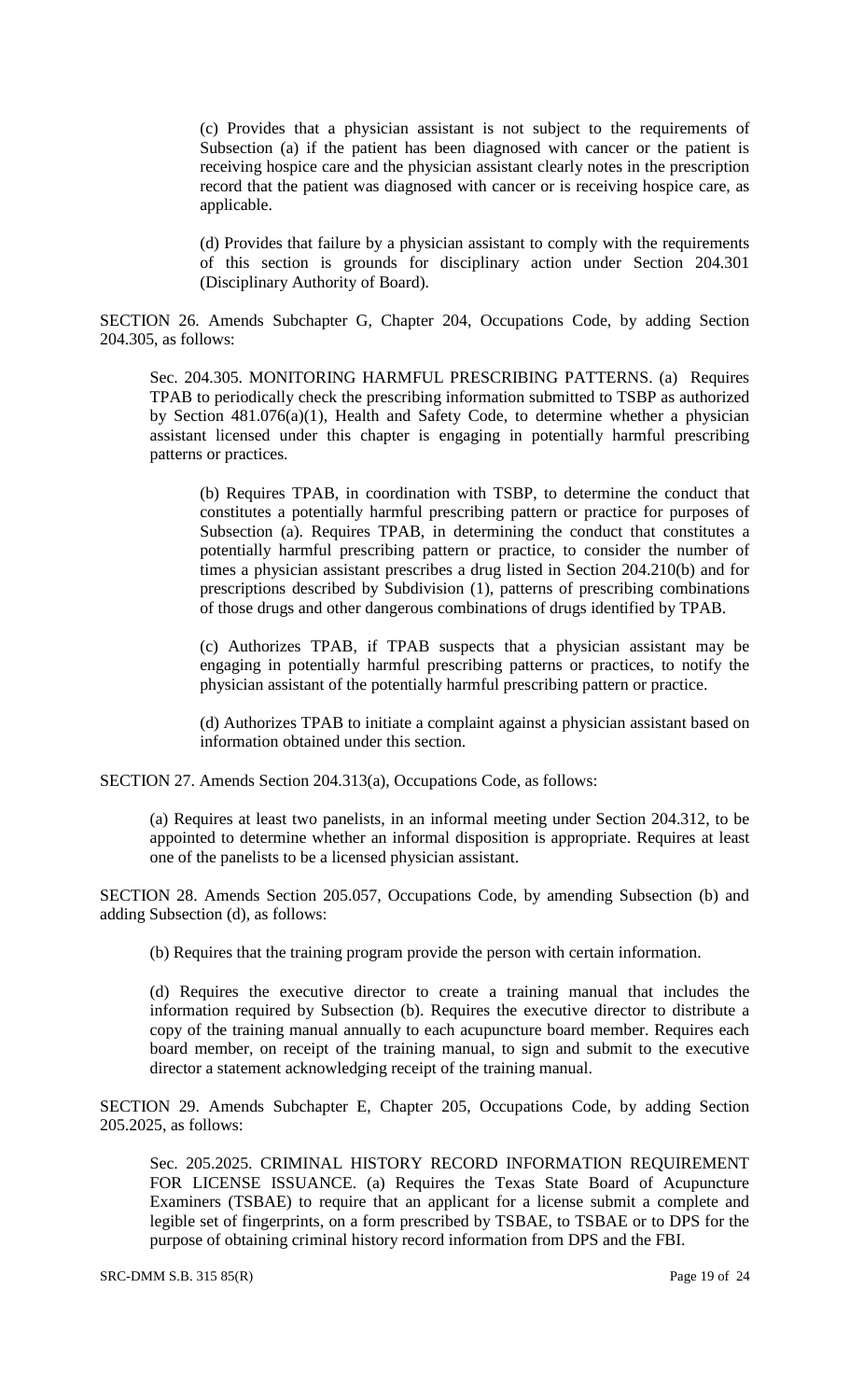(b) Prohibits TSBAE from issuing a license to a person who does not comply with the requirement of Subsection (a).

(c) Requires TSBAE to conduct a criminal history record information check of each applicant for a license using certain information.

(d) Authorizes TSBAE to enter into an agreement with DPS to administer a criminal history record information check required under this section and to authorize DPS to collect from each applicant the costs incurred by DPS in conducting the criminal history record information check.

SECTION 30. Amends the heading of Section 205.251, Occupations Code, to read as follows:

Sec. 205.251. RENEWAL REQUIRED.

SECTION 31. Amends Section 205.251(a), Occupations Code, to require TMB by rule to provide for the annual or biennial renewal of a license to practice acupuncture.

SECTION 32. Amends Subchapter F, Chapter 205, Occupations Code, by adding Section 205.2515, as follows:

Sec. 205.2515. CRIMINAL HISTORY RECORD INFORMATION REQUIREMENT FOR RENEWAL. (a) Requires an applicant for renewal of a license issued under this chapter to submit a complete and legible set of fingerprints for purposes of performing a criminal history record information check of the applicant as provided by Section 205.2025.

(b) Authorizes TSBAE to administratively suspend or refuse to renew the license of a person who does not comply with the requirement of Subsection (a).

(c) Provides that a license holder is not required to submit fingerprints under this section for the renewal of the license if the holder has previously submitted fingerprints under Section 205.2025 for the initial issuance of the license or this section as part of a prior renewal of a license.

SECTION 33. Amends Subchapter F, Chapter 205, Occupations Code, by adding Section 205.256, as follows:

Sec. 205.256. REFUSAL FOR VIOLATION OF BOARD ORDER. Authorizes TSBAE to refuse to renew a license issued under this chapter if the license holder is in violation of an TSBAE order.

SECTION 34. Amends Subchapter E, Chapter 206, Occupations Code, by adding Section 206.2025, as follows:

Sec. 206.2025. CRIMINAL HISTORY RECORD INFORMATION REQUIREMENT FOR LICENSE ISSUANCE. (a) Requires TMB to require that an applicant for a license submit a complete and legible set of fingerprints, on a form prescribed by TMB, to TMB or DPS for the purpose of obtaining criminal history record information from DPS and FBI.

(b) Prohibits TMB from issuing a license to a person who does not comply with the requirement of Subsection (a).

(c) Requires TMB to conduct a criminal history record information check of each applicant for a license using certain information.

(d) Authorizes TMB to enter into an agreement with DPS to administer a criminal history record information check required under this section and to authorize DPS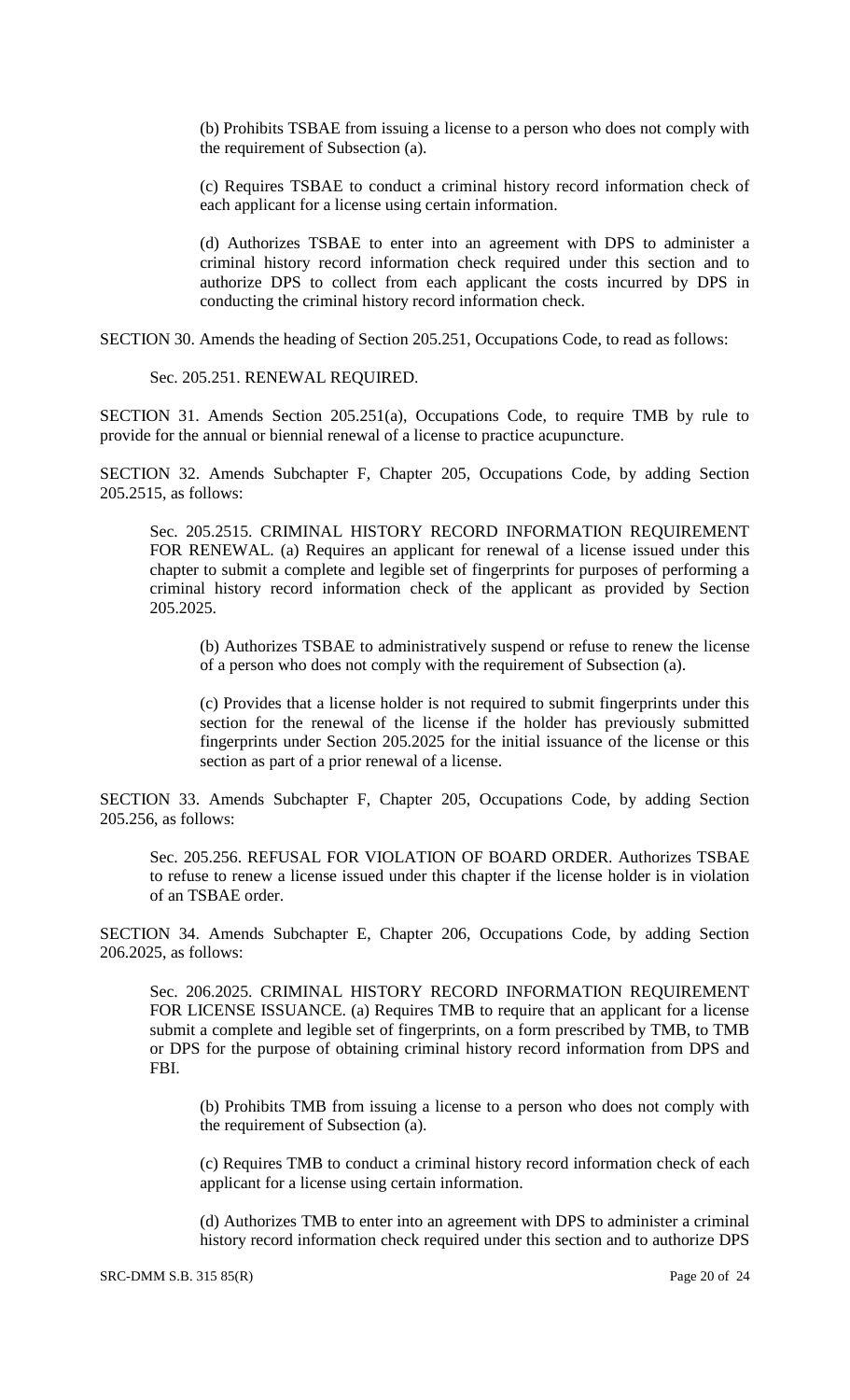to collect from each applicant the costs incurred by DPS in conducting the criminal history record information check.

SECTION 35. Amends Section 206.203(a), Occupations Code, to require a person, except as provided by Section 206.206, to be eligible for a license, to meet certain criteria.

SECTION 36. Amends Subchapter E, Chapter 206, Occupations Code, by adding Section 206.2105, as follows:

Sec. 206.2105. CRIMINAL HISTORY RECORD INFORMATION REQUIREMENT FOR RENEWAL. (a) Requires an applicant for renewal of a license issued under this chapter to submit a complete and legible set of fingerprints for purposes of performing a criminal history record information check of the applicant as provided by Section 206.2025.

(b) Authorizes TMB to administratively suspend or refuse to renew the license of a person who does not comply with the requirement of Subsection (a).

(c) Provides that a license holder is not required to submit fingerprints under this section for the renewal of the license if the holder has previously submitted fingerprints under Section 206.2025 for the initial issuance of the license or this section as part of a prior renewal of a license.

SECTION 37. Amends Subchapter E, Chapter 206, Occupations Code, by adding Section 206.215, as follows:

Sec. 206.215. REFUSAL FOR VIOLATION OF BOARD ORDER. Authorizes TMB to refuse to renew a license issued under this chapter if the license holder is in violation of a medical board order.

SECTION 38. Amends Section 601.002, Occupations Code, by adding Subdivisions (10-a) and (10-b), to define "radiologist" and "radiologist assistant."

SECTION 39. Amends Section 601.030, Occupations Code, by amending Subsection (b) and adding Subsection (d), as follows:

(b) Requires that the training program provide the person with certain information.

(d) Requires the executive director to create a training manual that includes the information required by Subsection (b). Requires the executive director to distribute a copy of the training manual annually to each Texas Board of Medical Radiologoical Technology (TBMRT) member. Requires each board member, on receipt of the training manual, to sign and submit to the executive director a statement acknowledging receipt of the training manual.

SECTION 40. Amends Sections 601.102(b) and (c), Occupations Code, as follows:

(b) Authorizes TBMRT to issue to a person a general certificate to perform radiologic procedures, a limited certificate that authorizes the person to perform radiologic procedures only on specific parts of the human body, or a radiologist assistant certificate to a person who meets the requirements established under Section 601.1021.

(c) Authorizes TBMRT to issue to a person a temporary general certificate, a temporary limited certificate, or a temporary radiologist assistant certificate that authorizes the person to perform radiologic procedures for a period not to exceed one year.

SECTION 41. Amends Subchapter C, Chapter 601, Occupations Code, by adding Section 601.1021, as follows: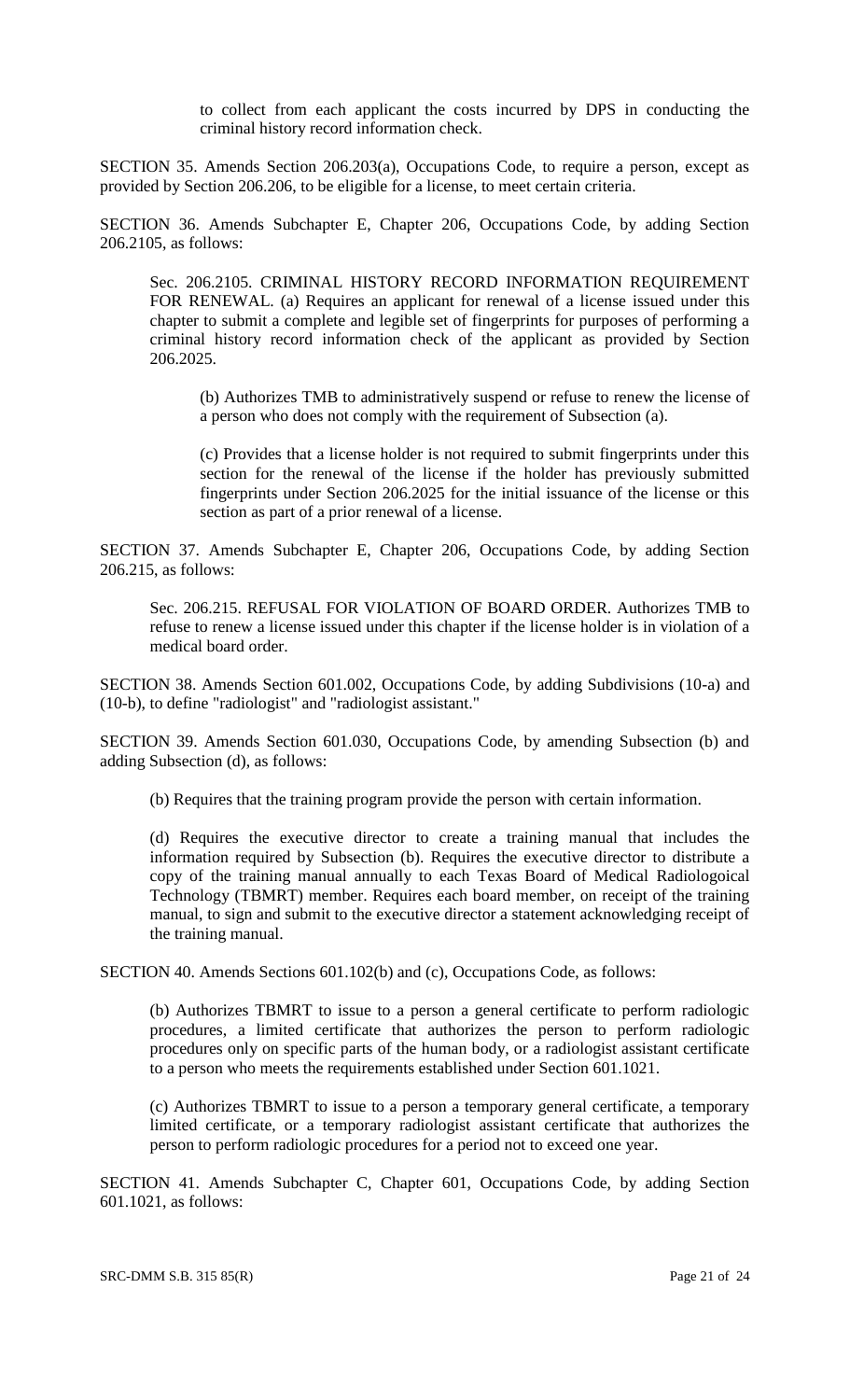Sec. 601.1021. RADIOLOGIST ASSISTANT CERTIFICATE. (a) Requires the (TBMRT) by rule to establish the education and training required for a person to obtain a radiologist assistant certificate.

(b) Provides that a radiologist certificate holder may perform radiologic procedures only under the supervision of a radiologist and may not interpret images, make diagnoses, or prescribe any medication or therapy.

SECTION 42. Amends Subchapter C, Chapter 601, Occupations Code, as follows:

Sec. 601.113. REFUSAL FOR VIOLATION OF BOARD ORDER. Authorizes TBMRT to refuse to renew a certificate issued under this chapter if the certificate holder is in violation of a TBMRT order.

SECTION 43. Amends Section 601.155, Occupations Code, as follows:

Sec. 601.155. STUDENTS. Provides that a person is not required to hold a certificate issued under this chapter if the person meets certain criteria. Deletes existing text providing that a person is not required to hold a certificate issued under this chapter or to comply with the registration requirements adopted under Section 601.252 if the person meets certain requirements.

SECTION 44. Amends Section 601.156, Occupations Code, as follows:

Sec. 601.156. PROCEDURE PERFORMED AS PART OF CONTINUING EDUCATION PROGRAM. Provides that a person is not required to hold a certificate issued under this chapter if the person meets certain criteria. Deletes existing text providing that a person is not required to hold a certificate issued under this chapter or to comply with the registration requirements adopted under Section 601.252 if the person meets certain requirements.

SECTION 45. Amends Section 601.203(b), Occupations Code, as follows:

(b) Provides that the following conditions are considered to be a hardship for the purposes of Subsection (a):

(1) that the applicant:

(A) reports an inability to attract and retain medical radiologic technologists; and

(B) is located in a county with a population of less than 50,000;

(2) through (5) makes no changes to these subdivisions.

SECTION 46. Amends Subchapter E, Chapter 602, Occupations Code, by adding Section 602.214, as follows:

Sec. 602.214. REFUSAL FOR VIOLATION OF BOARD ORDER. Authorizes TMB to refuse to renew a license issued under this chapter if the license holder is in violation of TMB order.

SECTION 47. Amends Section 603.252(a), Occupations Code, to require an applicant for a perfusionist license to submit an application, rather than a sworn application, accompanied by the application fee.

SECTION 48. Amends Subchapter G, Chapter 603, Occupations Code, by adding Section 603.306, as follows: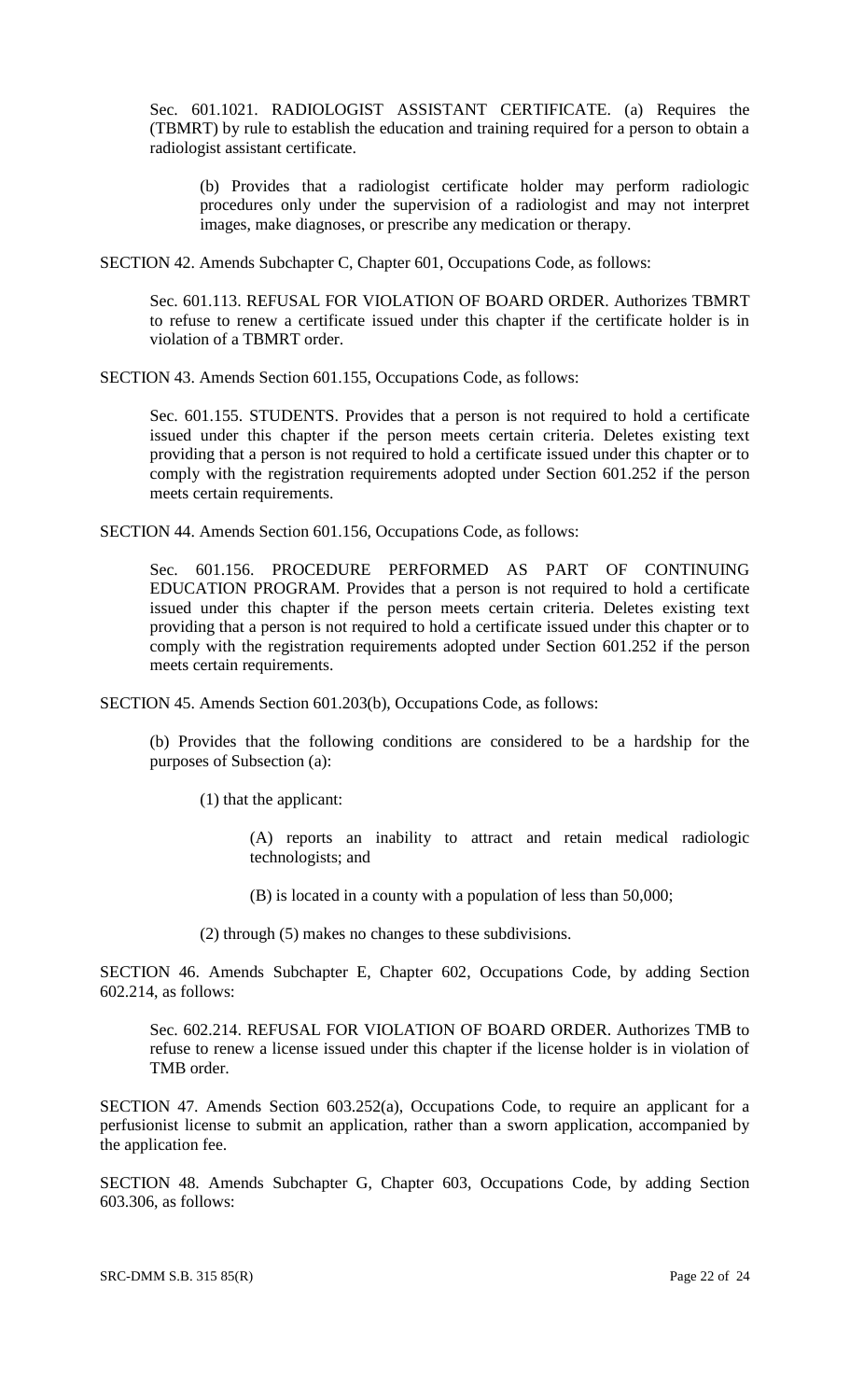Sec. 603.306. REFUSAL FOR VIOLATION OF BOARD ORDER. Authorizes TMB to refuse to renew a license issued under this chapter if the license holder is in violation of a TMB order.

SECTION 49. Amends Section 604.030, Occupations Code, by amending Subsection (b) and adding Subsection (d), as follows:

(b) Requires that the training program provide the person with certain information.

(d) Requires the executive director to create a training manual that includes the information required by Subsection (b). Requires the executive director to distribute a copy of the training manual annually to each TBMRT member. Requires each board member, on receipt of the training manual, to sign and submit to the executive director a statement acknowledging receipt of the training manual.

SECTION 50. Amends Subchapter D, Chapter 604, Occupations Code, by adding Section 604.158, as follows:

Sec. 604.158. REFUSAL FOR VIOLATION OF BOARD ORDER. Authorizes TBMRT to refuse to renew a certificate or temporary permit issued under this chapter if the certificate or permit holder is in violation of an TBMRT order.

SECTION 51. Repealer: Sections 601.252 (c) (relating to the requirements of rules adopted) and (d) (relating to authorizing certain agencies, in adopting rules, to take into account whether the procedure will be performed by a registered nurse).

SECTION 52. (a) Provides that, except as provided by Subsection (b) of this section, Section 152.010, 204.059, 205.057, 601.030, and 604.030, Occupations Code, as amended by this Act.

(b) Provides that a member of a board who, before the effective date of this Act, completed the training program required by Section 152.010, 204.059, 205.057, 601.030, or 604.030, Occupations Code, as the applicable law existed before the effective date of this Act, is only required to complete additional training on the subjects added by this Act to the training program required by Section 152.010, 204.059, 205.057, 601.030, or 604.030, Occupations Code, as applicable. Prohibits a board member described by this subsection from voting, deliberating, or being counted as a member in attendance at a meeting of the applicable board held on or after December 1, 2017, until the member completes the additional training.

SECTION 53. Makes application of Section 162.301 and 204.210, Occupations Code, prospective to September 1, 2018.

SECTION 54. Requires TMB, not later than March 1, 2018, to adopt rules necessary to implement Section 164.003(b), Occupations Code, as amended by this Act.

SECTION 55. Requires TMB and the governing board of the Texas Physician Health Program, not later than January 1, 2018, by rule to adopt the memorandum of understanding required by Section 167.012, Occupations Code, as added by this Act.

SECTION 56. Requires TPAB, TSBAE, and TMB, not later than September 1, 2019, to obtain criminal history record information on each person who, on the effective date of this Act, holds a license issued under Chapter 204, 205, or 206, Occupations Code, as applicable, and did not undergo a criminal history record information check based on the license holder's fingerprints on the initial application for the license. Authorizes a board to suspend the license of a license holder who does not provide the criminal history record information as required by TMB and this section.

SECTION 57. Requires TMB, not later than January 1, 2018, to approve the rules required by Section 601.1021, Occupations Code, as added by this Act.